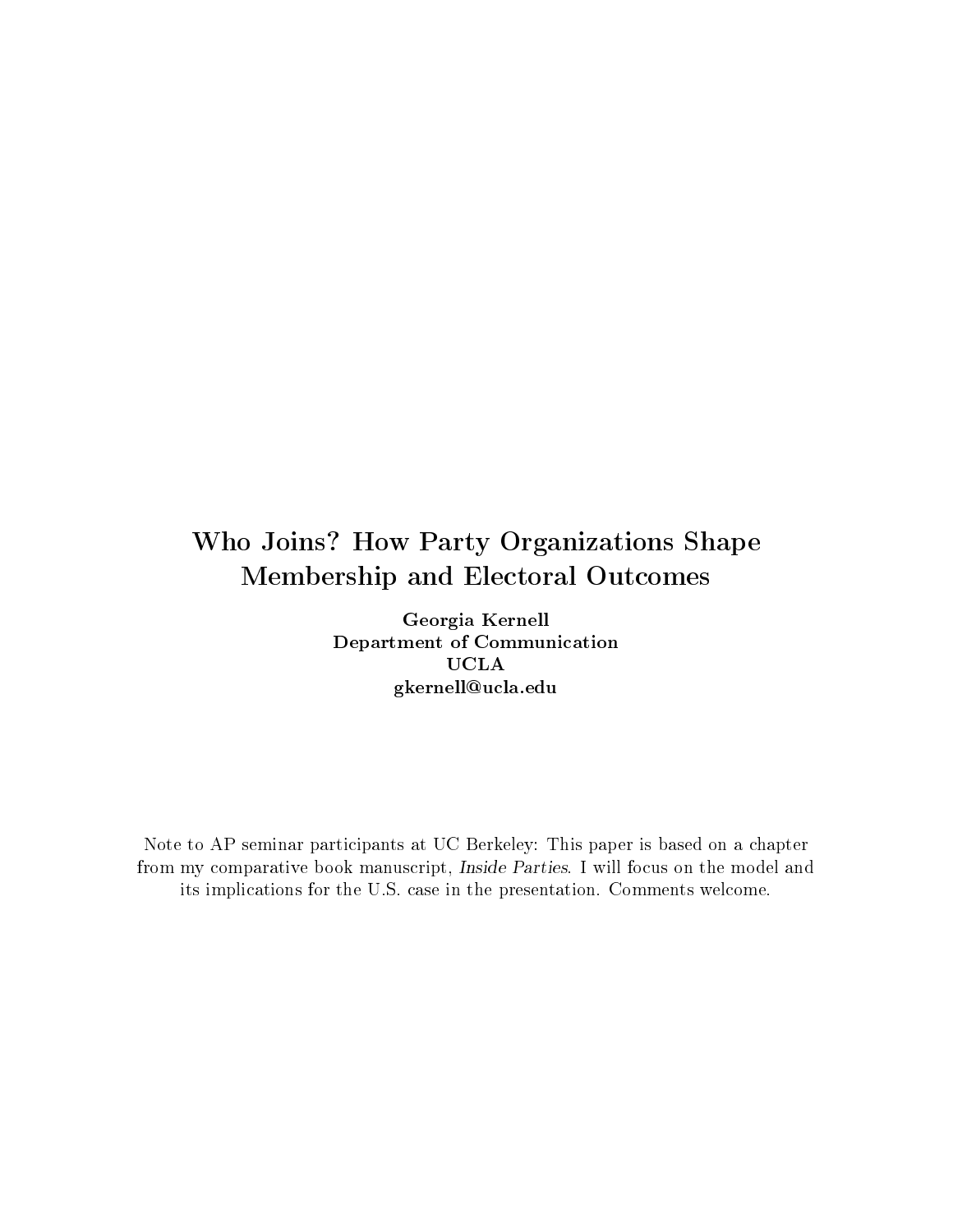After winning the U.K. Labour Party's first-ever all-member leadership election on September 12, 2015, Jeremy Corbyn made a case for internal party democracy while thanking his supporters.

So thank you to my fellow candidates and to the thousands of Party members who attended the hustings events all over the country. It's quite amazing that every one of them was completely full; standing room only while many, many other members and supporters were not able to get in to them. That is a tribute to our Party, all the candidates, both for Deputy Leader and for Leader - and the way in which our members want passionately to engage in the debate and be able to influence Party policy and make our Party more inclusive, more democratic and their membership better listened to in the future.

The following year, the Canadian Liberal Party's new leader and recently-elected Prime Minister ushered sweeping reforms through his party at their summer convention. One of the most contested changes Justin Trudeau successfully championed made Liberal Party membership free for any Canadian. Like Corbyn, Trudeau touted open elections as a democratic reform. But skeptics saw it as a way to strip power away from party delegates by giving uninformed, marginal supporters a rubber stamp on the leadership's agenda.

In a news interview, NDP national director Karl Belanger said "It's paradoxical that this [Liberal] proposal is coming from the top, not the membership," Mr. Bélanger said. "That's not the way we operate in the NDP. Grassroots mean you let the grassroots decide and come up with proposals."

Meanwhile, the Austrian ÖVP was in the midst of choosing its leader. The popular Minister of Foreign Affairs, Sebastian Kurz, was everybody's favorite choice to unite the party after a disastrous presidential election the year before and the resignation of their leader. Using this leverage to his advantage, Kurz told the party he would only take on the position of leader if he could single-handedly write the party's national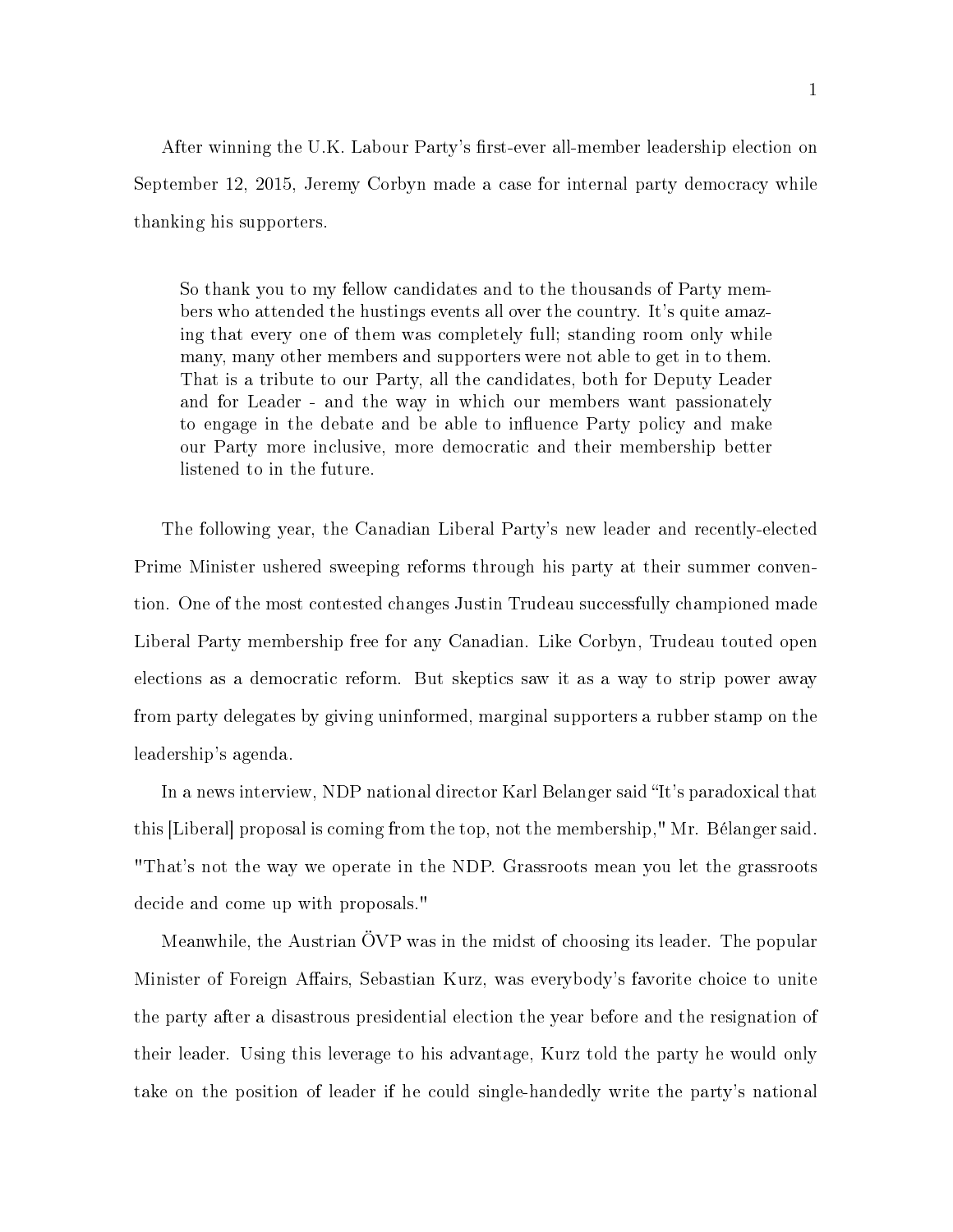candidate list. A special convention was held to approve this change in statutes and elect the party leader, and Kurz assumed office with 98.7 percent of the convention's support in May of 2017.

As these examples illustrate, party leaders give considerable attention to shaping members' roles in important party functions, such as selecting the party's leader or parliamentary candidates. Too much power for voters may interfere with the leader's ability to quickly respond to voters' demands. Too little power may hurt the party's image as a democratic institution.

Current research has also begun to more seriously consider the role of party institutions. Recent studies acknowledge that internal party democracy may have important consequences for voter participation and party positioning (Kernell, 2015; Schumacher, de Vries, and Vis, 2013). With some exceptions, like the ÖVP example above, parties are increasingly offering regular party members the power to elect the party leader. nominate candidates for parliament, or propose amendments to the party's platform. These changes may significantly alter the electoral landscape.

At the same time, research on party members has broadened our understanding of why people join parties. A number of surveys conducted over the past decade target members within specific parties or countries (e.g., Pedersen et al., 2004; Saglie and Heidar, 2004; Young and Cross, 2002). These studies find that people join parties for a variety of reasons (e.g., Scarrow, 2015). Many individuals are motivated to join in order to further their career or meet current politicians. Others want to contribute to the party's election campaign by attending rallies and donating time and money. And a third group is primarily motivated to join by a desire to influence the party's position or candidate pool by attending meetings, voting in internal elections, or serving as delegates to party congresses.

While both of these burgeoning literatures contribute to our understanding of party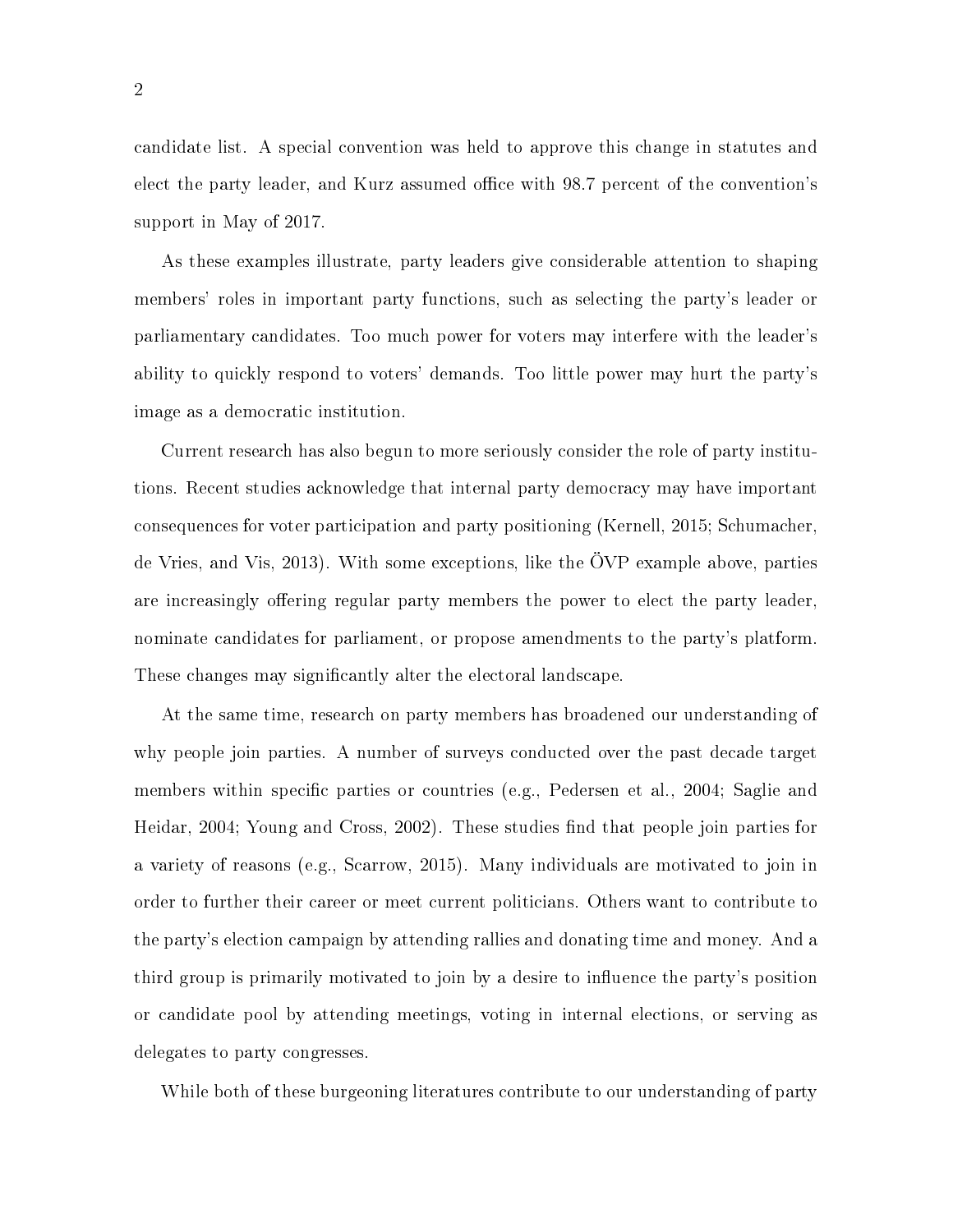organization, they are largely independent of one another. Studies examining members' incentives to join parties typically focus on individual-level attributes, such as education, partisanship, or attitudes toward civic engagement. If these studies look at context, they tend to focus on features of the electoral environment that do not vary across parties within the same system. At the same time, research on party democratization tends to argue that rule changes alter the power of a party's members without considering the effect on incentives to join, and thus the make up of a party's membership.

To my knowledge, no one has provided a formal theory linking party institutions and membership. Doing so is important for three reasons. First, the process is inherently complex. Individuals who vote for a party may be more likely to join it if they can exert influence – especially if their ideal policy position does not perfectly match that of the parties they are considering joining. In turn, party members who can exert sufficient influence may significnatly alter the position of the party. This cycle may repeat itself, and it is not inherently obvious where and whether an equilibrium level and distribution of party members exists.

Second, it is important to create testable hypotheses grounded in theory. Perhaps much of the individual-level heterogeneity previously observed can be explained best by understanding party institutions. Future research will allow us to more closely link empirical regularities with party organizations.

Third, it is critical to study party organizations and membership at this time when so many parties are considering opening up their decision making to ordinary party members. As leaders tout the inclusive benefits of decentralized organizations, it is important for political scientists to understand the effects of different organizations on democratic representation.

This paper begins to address these issues by presenting a spatial model of mem-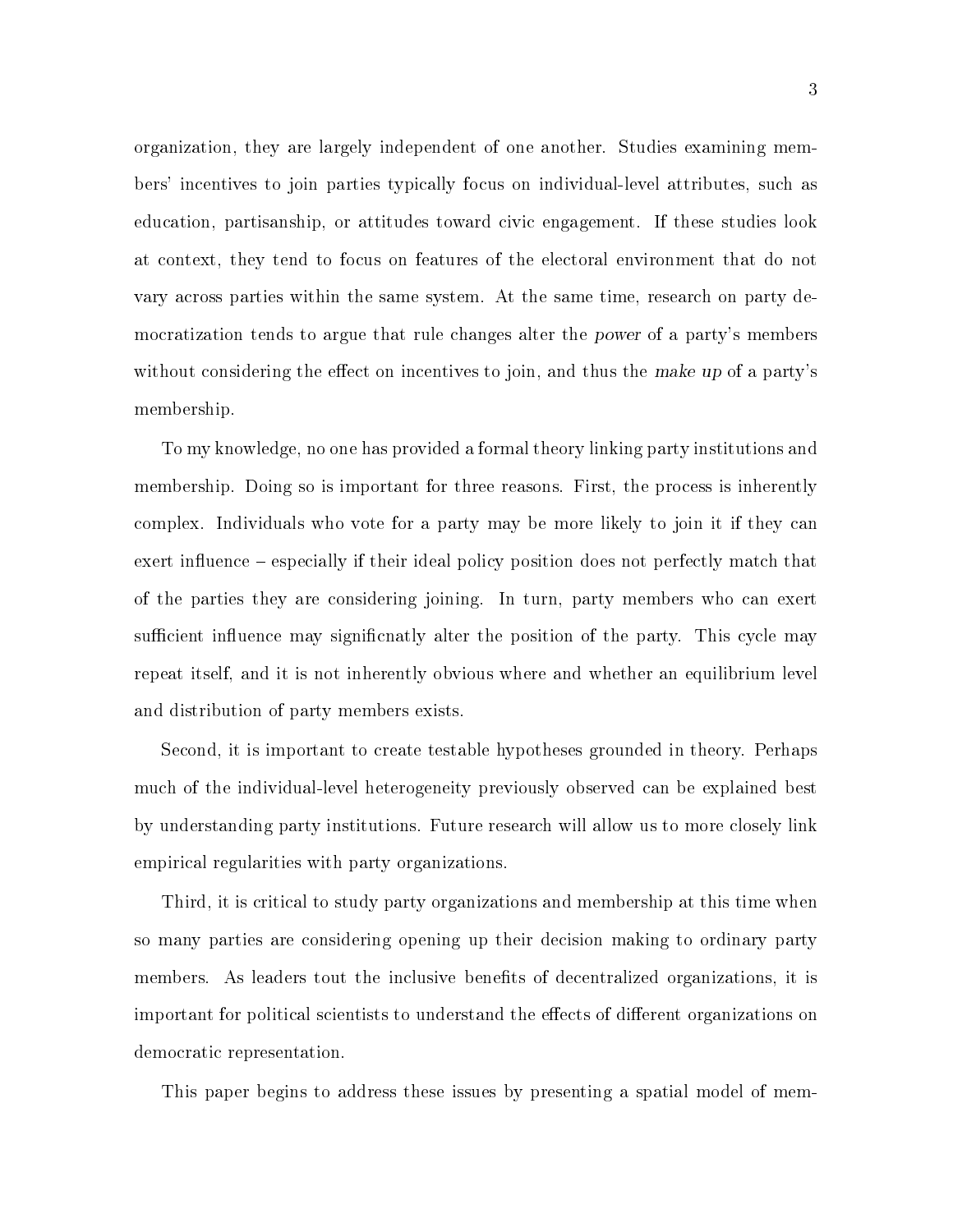bership. Citizens decide whether or not to join one of several political parties. (They can abstain from joining.) Joining a party may be costly, so parties offer members two different types benefits to joining. Selective benefits, such as a subscription to the party newsletter or opportunities to meet members of parliament, have no direct effect on government policy. But they may be less appealing to members whose policy positions' are not aligned with those of the party. Instrumental benefits do affect government policy. Joining a party may affect its popularity among voters or alter its position. which can then impact election outcomes.

This structure has the important implication that the motivations to join parties will be different for different types of parties. Parties that offer nonpolicy selective benefits will be most attractive to voters whose positions align closely with those parties. Parties that offer instrumental benefits may however be more attractive to voters who are positioned farther from the party. The types of benefits a party offers will shape the set of party members, which will then shape the position of a party.

The model has three primary predictions. First, when members have no influence on government policy they are most likely to join parties that offer high selective benefits and are positioned close to them. Individuals perfectly aligned with the party have the highest probability of joining, and this probability decreases with movement away from the party.

Second, I examine the case where members influence government policy. Here again members are more likely to join when selective benefits are high or when parties are close. But now potential members are also more likely to join when they are positioned far from the government. Joining a party may allow a member to indirectly influence policy, so those farthest away have the greatest incentive to participate. In these cases, the probability of joining is asymmetric around the party's position. And under certain conditions, the addition of government influence implies that individuals have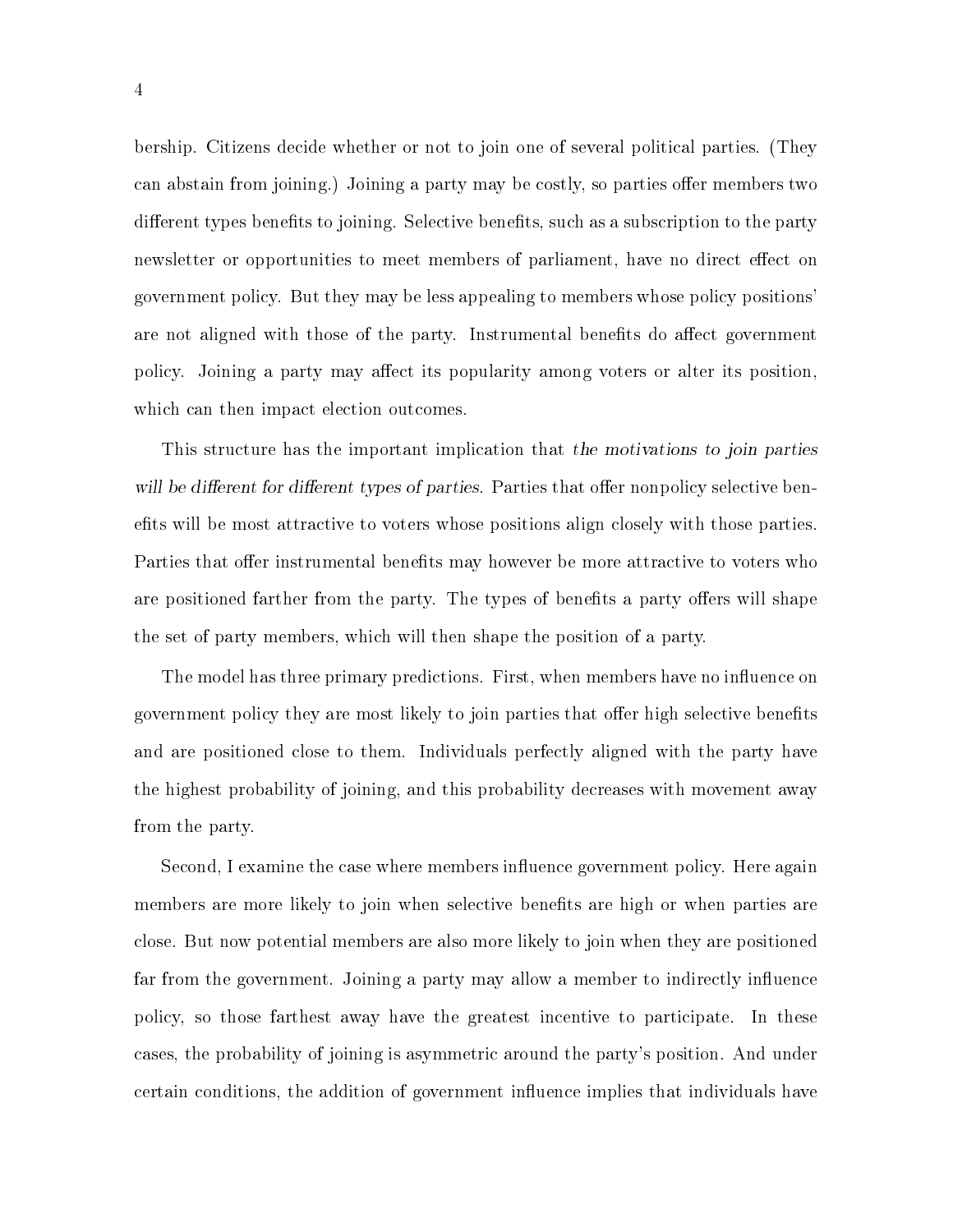incentives to join parties that are not closest to them.

The third set of predictions concerns variation in parties according to the degree to which selective benefits are tied to members' positions. In some parties, a member may only have incentives to join if they are very close to the party. For example, a party may give out paraphernalia with the party logo, or invite members to party gatherings - benets that less-aligned members may prefer not to have. In contrast, other parties may offer benefits that convey to all members - such as the ability to influence the party, meet members of parliament, or further one's career. The model shows that when parties' positions reflect those of their members, there is a trade-off for party leaders to offering benefits tied closely to their position. On the one hand, these benefits attract only those supporters who are closely aligned and loyal to the party, meaning that the party's position does not deviate far from the vote-maximizing position. On the other hand, such benefits attract fewer members. Members mobilize voters, and having fewer people join may decrease overall turnout.

The rest of the paper proceeds as follows. The next section presents descriptive evidence of variation in membership location using survey data from the European Social Survey from 2002 to 2010. This motivates the study of party-level variation in membership incentives by showing that members are not simply random draws from a party's set of voters. This section also describes survey data that shows a significant share of members join parties because they believe they can influence the party an assumption that is crucial in the following model. After these empirical motivations, I present the model of party membership and derive the implications described above. Third, I use a computational analysis to examine the dynamic relationship between party positions, membership, and vote share. I conclude by discussing further extensions to the model and as well as highlighting a number of empirical applications.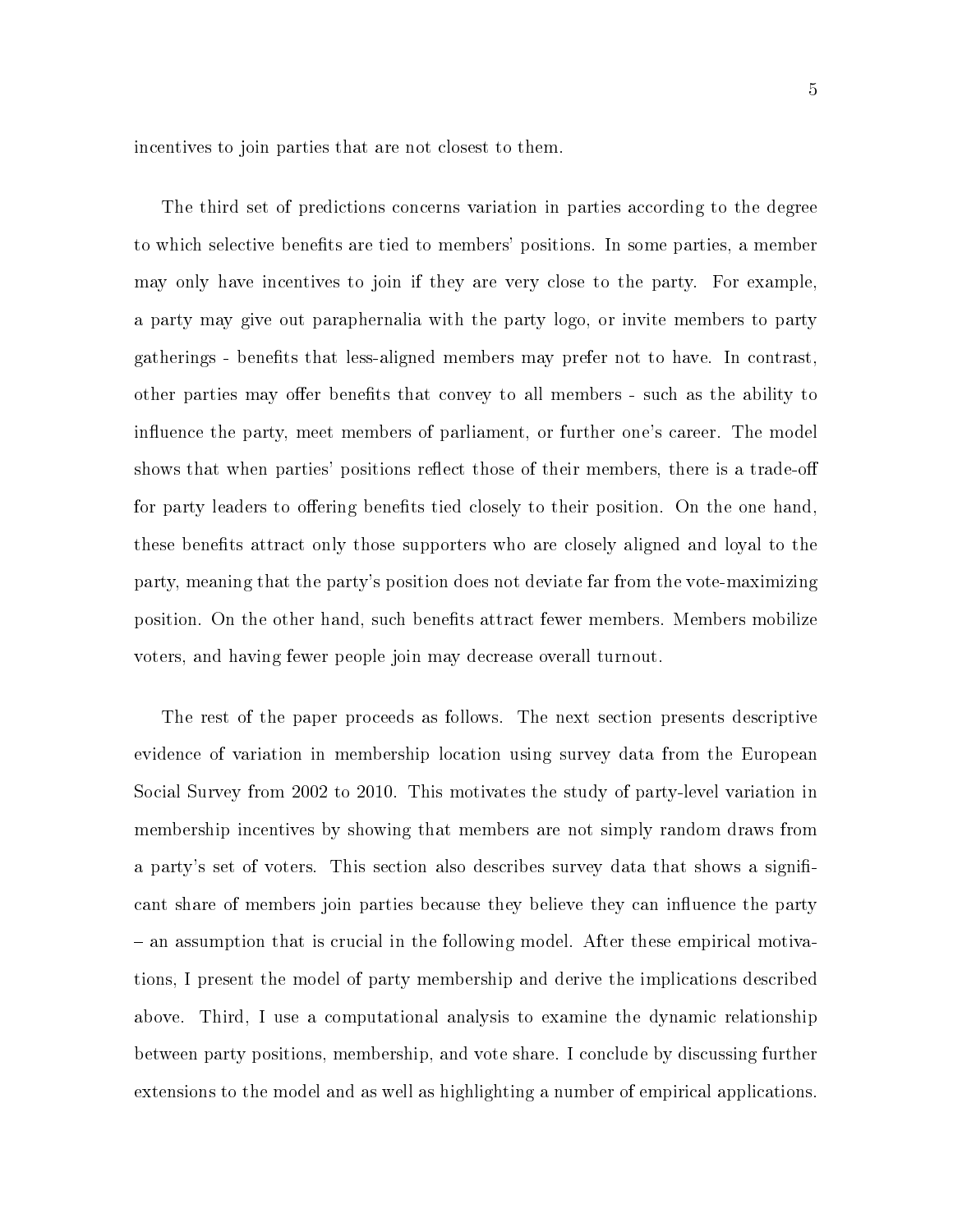### Two Empirical Motivations

#### Variation in Conditional Distributions of Party Members

This section presents empirical evidence motivating the model. Because the theory argues that the set of members should differ according to a party's internal organization. it is helpful to first show that indeed the conditional distribution of members does vary across parties – even within the same country.

The European Social Survey (ESS) from 2002, 2004, 2006, 2008, and 2010 asked respondents if they were a member of a political party. This is one of the only large-scale cross-national surveys that asks about membership. The ESS also asks individuals to place themselves on a left-right scale ranging from 0 to 10. Figure 1 presents a series of graphs showing the probability of joining different political parties, given respondents' ideal points. The dotted lines represent parties' positions, estimated as the mean placement by respondents.<sup>1</sup>

As we can see, the location of party members relative to party locations varies across parties - even within the same country. Take Great Britain 1997, for example. The Labour Party's position appears to be at the center of the conditional distribution of members. Individuals are most likely to join the party if they are positioned at its location, and less so as they move away to either side. The Conservatives, by contrast, disproportionately recruit members from positions to the right of their party.

It is important to note that some of the parties presented here have as few as 20 members. This is a small number to base an entire distribution on. These graphs are simply included to show that there is suggestive evidence of variation in member support by party.

<sup>1</sup>Unfortunately, the ESS does not ask individuals to place parties on the same left-right scale. Instead I locate each party using the mean placement of that party among respondents in the Comparative Study of Electoral Systems (CSES) survey closest to the ESS survey.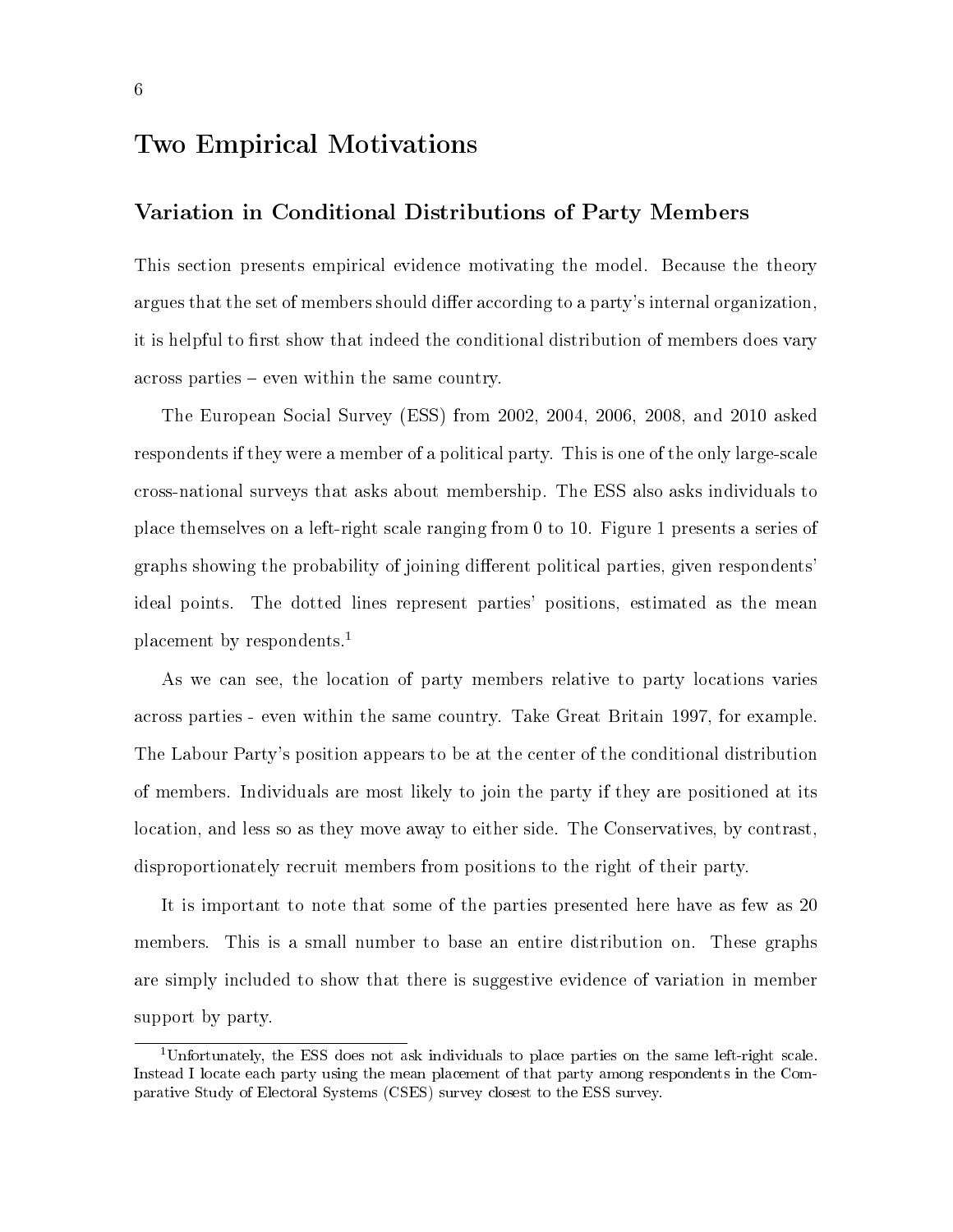

Figure 1: The probability of joining political parties, given respondents' ideal points.

#### Reasons to Join

The second empirical regularity I examine concerns members' motivations to join parties. Rational choice voting models demonstrate that any single individual's chance of being pivotal is vanishingly small. Instrumental reasons should not motivate people to vote. The same could be said about joining a party as a member.

However, survey data consistently show that many individuals turn out to vote for programmatic reasons. These include individuals who act strategically in other ways for example, voters are more likely to turnout in closer elections (?). Group-based models provide one potential explanation (?). In one class of these models, leaders mobilize groups of voters with similar ideological preferences to theirs (e.g., ????). In another, voters decide whether or not to turnout by comparing the payoffs of the different outcomes if everyone with the same preferences as them took the same action  $(???)$ .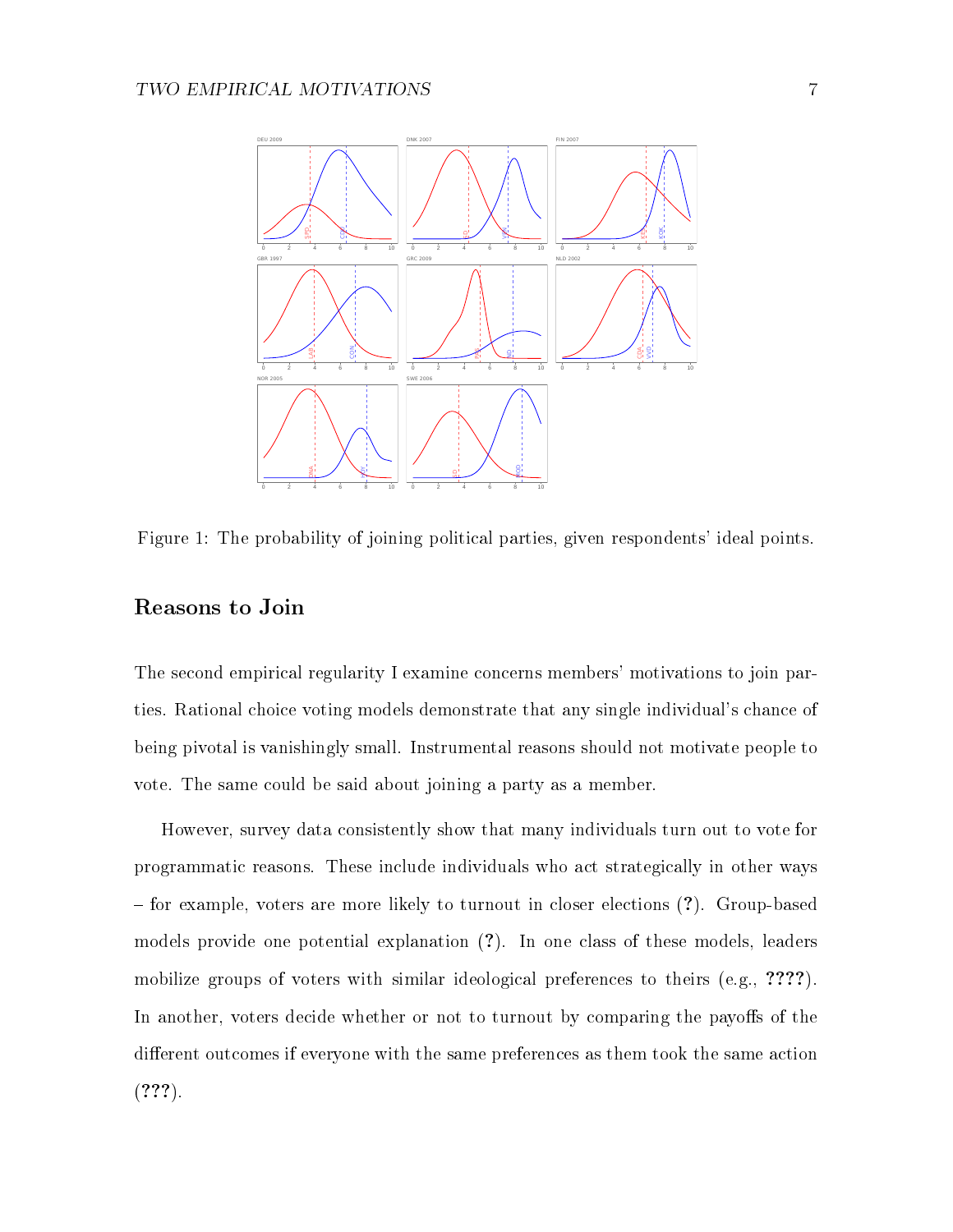Publicly-available surveys of members that ask at least one question about reasons for joining have been conducted in Belgium, Canada, Denmark, and Norway. Each survey is different, and sometimes different questions are asked of differing parties in the same country. I read through the questions in each survey that asked about members' motivations to join the party, and coded each as Personal or Social, Solidarity, or Programmatic. Programmatic incentives refer to those where individuals wanted to change something about the party  $-$  be it a local candidate or the party manifesto. Table 1 presents the distribution of preferences for every party that I found available data. (Details of the questions and coding are in the table notes.)

As the figures in Table 1 reveal, many members state that they decided to join a party for programmatic or instrumental reasons. In over half of the parties, more than 1/3 of members cited these reasons as highly important behind their decision to join. Members may or may not be rational, and they may or may not employ a group-based decision calculus when deciding how to vote. But it is clear that they report believing that they can affect the party's position by joining as a member.

It is also worth noting signicant variation in the reasons members state for joining. As the model predicts below, we would expect these reasons to be related to both a person's proximity to the party they join as well as the benets that party (and its competitors) offer for joining.

### A Model of Party Membership

The following model examines the choice among citizens to become a member of a political party. Each person can choose to join any party or not, but they may not join multiple parties. Joining a party offers instrumental and intrinsic benefits. But these benefits may come at a cost to participation. Citizens weigh relative costs and benefits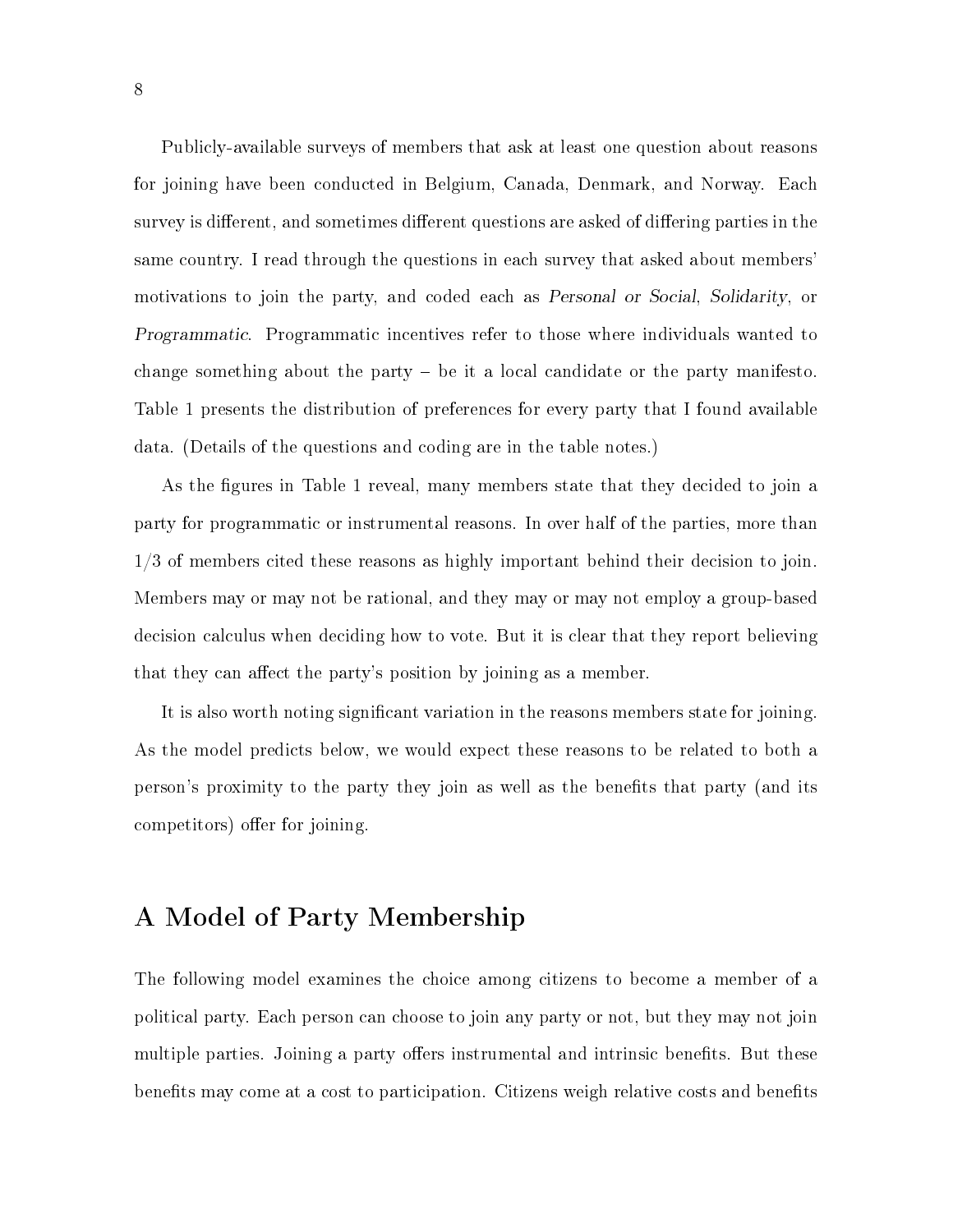|              | Personal/Social | Solidarity | Programmatic |
|--------------|-----------------|------------|--------------|
| Canada NDP   | 1.31            | 88.81      | 27.44        |
| Canada CPC   | 1.84            | 85.25      | 42.36        |
| Canada BQ    | 4.07            | 87.99      | 39.57        |
| Belgium Eco  | 4.21            | 21.98      | 73.8         |
| Canada Lib   | 6.67            | 74.2       | 45.73        |
| Norway FRE   | 8.8             | 42.13      | 49.07        |
| Norway Hoy   | 15.95           | 31.87      | 52.2         |
| Denmark DF   | 18.32           | 98.69      | 9.72         |
| Belgium CD&V | 26.04           | 54.92      | 19.04        |
| Norway DNA   | 33.47           | 30.65      | 35.89        |
| Belgium VLD  | 37.11           | 35.05      | 27.83        |
| Belgium PS   | 41.81           | 28.86      | 31.98        |
| Denmark Kon  | 45.71           | 92.27      | 22.18        |
| Denmark Ven  | 48.88           | 92.94      | 13.6         |
| Denmark SD   | 61.2            | 88.8       | 24.61        |
|              |                 |            |              |

1. There is one survey for the four parties of Canada. The questions regarding incentives give people 8 reasons and ask them to indicate if each reason was ``not at all important", ``somewhat important", or ``very important". The percentages in this table correspond to people mentioning ``very important" in at least one social/personal incentive, answering ``most important" in at least one solidarity incentive, and answering ``very important" in at least one programmatic incentive.

2. In the Belgium survey for CD\&V and VLD, people were allowed to select up to three reasons for joining the party. The percentage here corresponds to the first reason given.

3. In the Belgium survey for PS the questions for incentives ask people to indicate if each of the reasons given (11 reasons) ``did not play at all", ``had little influence", ``played", or ``strongly played" a role. The percentages here report the percent of people that indicated ``strongly played" in at least one personal reason, the percent of people who indicated ``strongly played" in at least one solidarity reason, and the percentage of people who indicated ``strongly played" in at least one programmatic reasons.

4. In the Belgium survey of Ecolo, people are asked to select one reason out of nine. Here we have the percentage of people who selected a personal/social reason, the percentage of people who selected a solidarity reason and the percentage of people who selected a programmatic reason.

5. In Denmark the survey asked, when you joined the party, which were your main reasons? Select up to four. These are clearly not in any order of importance. Here I computed the percentage of people who selected at least one personal/social reason, at least one solidarity reason, at least one programmatic reason.

6. In Norway the question indicates the most important reason for joining the party. The percentages correspond to the sum of percentages of all the personal/social reasons, the sum of percentages of all the solidarity reasons given in the questionnaire, and the sum of percentages of all the programmatic reasons given in the questionnaire.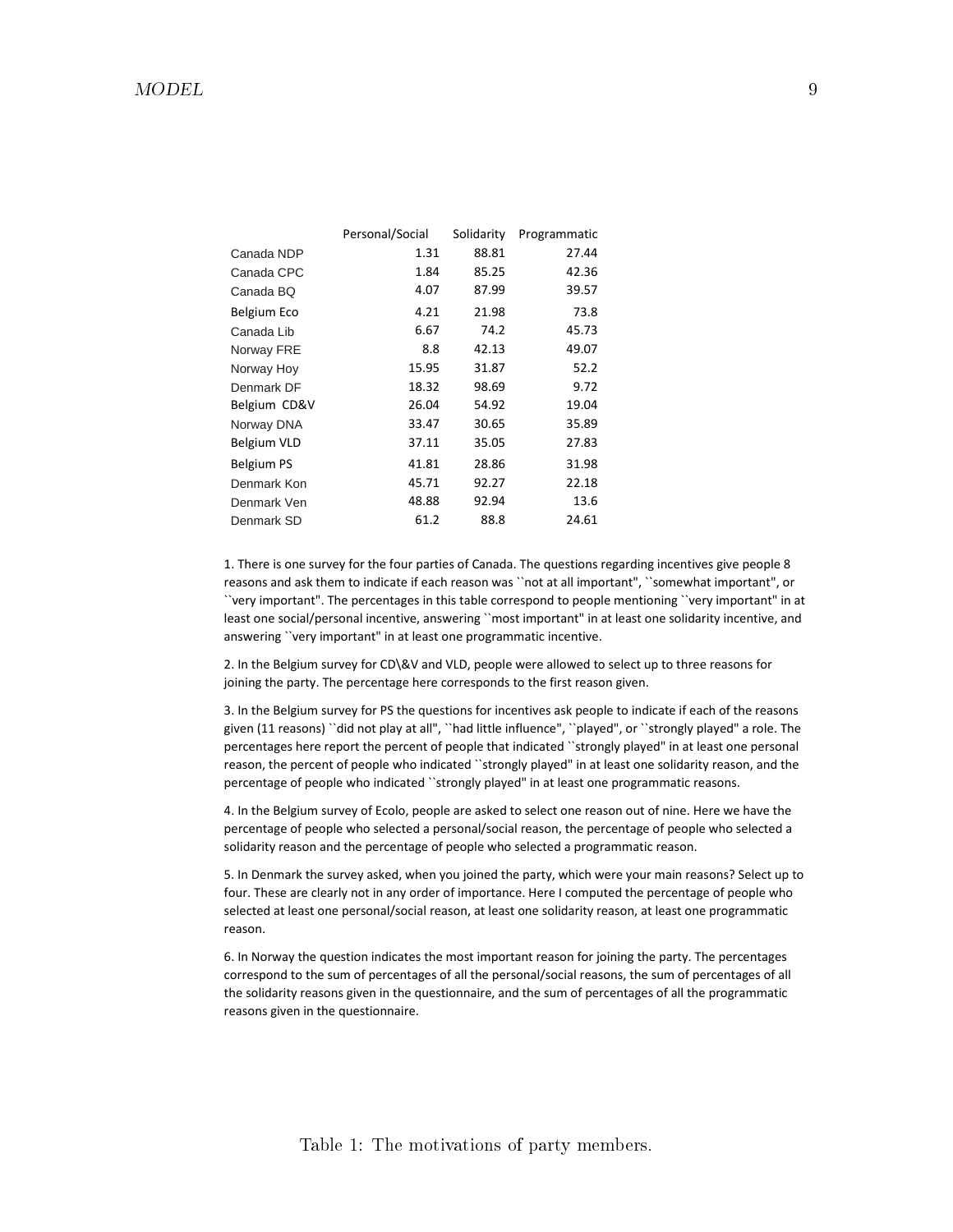in choosing their behaviors.

More specifically, citizens' utility depends on two outcomes: government policy and membership, denoted by superscripts  $G$  and  $M$ , respectively. Each individual i holds an ideal point denoted as  $x_i$  along a single dimension. Each party,  $p$ , also holds a position along this dimension,  $z_p$ , as does the government,  $G$ . The utility for person i is

$$
U(i) = U^{G}(i) + U^{M}(i),
$$
\n(1)

where

$$
U^G(i) = -(x_i - G)^2
$$
\n(2)

and

$$
U^{M}(i) = \begin{cases} 0 \text{ if } M(i) = 0\\ b_{i} - \alpha (x_{i} - z_{p})^{2} \text{ if } M(i) = p. \end{cases}
$$
 (3)

The  $M(i)$  term in equation 3 represents person i's choice to become a member. Its value equals the party an individual joins, where not joining corresponds to a value of zero.

The  $b_i$  term represents the net benefits and costs to membership that are independent of a party's position and the effect of joining on government policy. This term may be positive or negative. Positive components of the  $b$  term may include meeting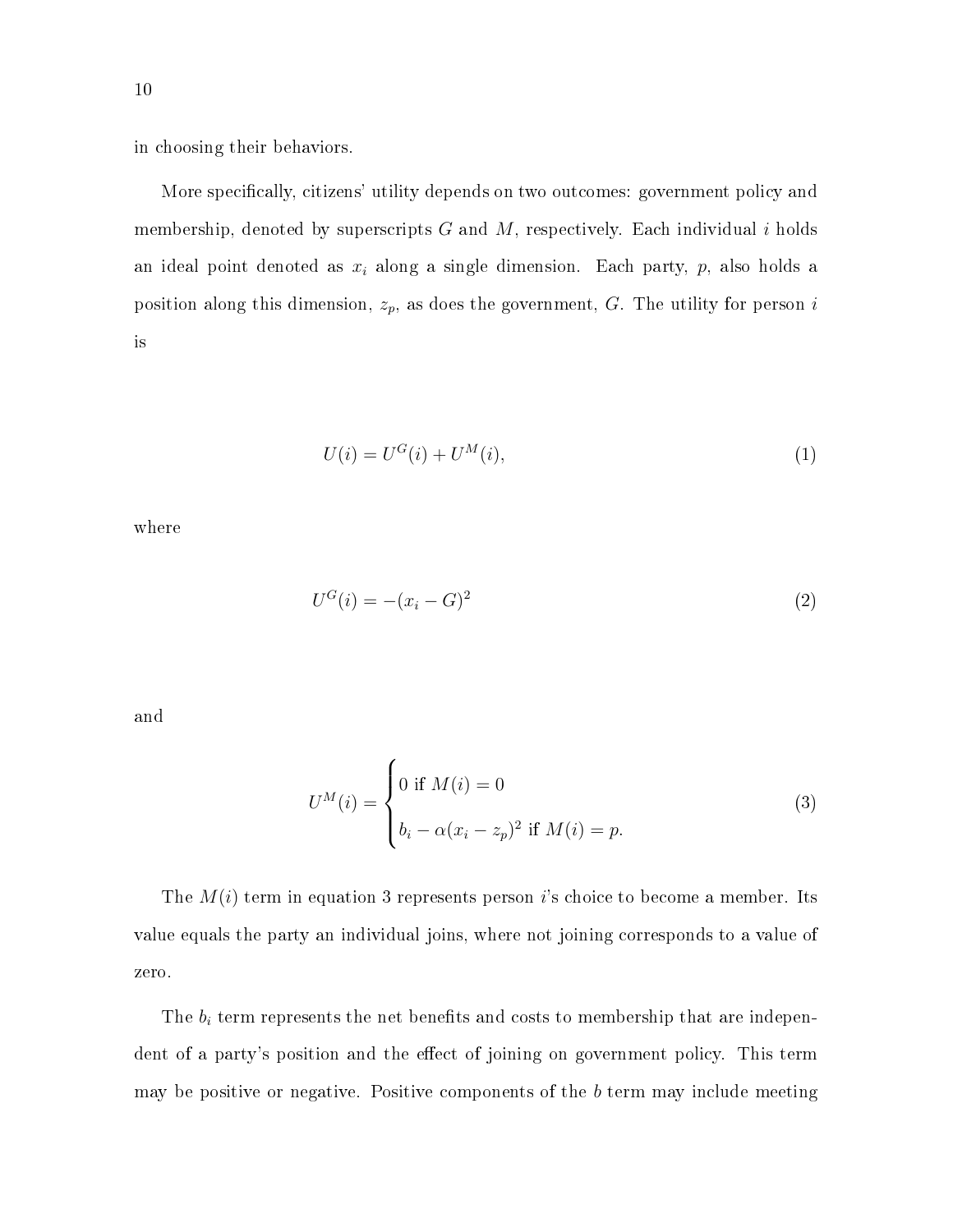a member of parliament, while negative components may include the monetary cost of joining a party.

The  $\alpha(x_i-z_p)^2$  term represents nonpolicy benefits that depend on a party's position. As someone becomes farther from a party, the benefits they receive from joining that party decrease. Thus we can think of the  $b$  term as the nonpolicy benefits (minus costs) someone receives if they hold a position identical to that of the party, and the  $\alpha(x_i - z_p)^2$  term as the discount in those benefits as they move farther away.

The value of G may depend on a citizen's choice to become a member; thus, in weighing the decision to join or not a citizen considers not only the changes in  $U^M(i)$ , but also the effect on  $G$ . Specifically, I assume that joining a party has a mobilizing effect on that party's supporters. Members increase vote share by door-knocking and canvassing during campaigns, through word-of-mouth in social networks, and by helping the party fund paid advertising with membership fees.

Government policy, G, is assumed to equal the sum of the policy positions for each party, weighted by  $\pi_p$ , a function that is (weakly) increasing in vote share:  $G =$  $\sum_{1}^{N_p} z_p \pi_p$ . Note that this includes, but does not necessitate, the possibility that party weights are proportional to vote share. In countries where most governments are singleparty majorities, such as in the U.K., we might expect government policy to be closest to the ideal point of the winning party. However, as long as the government's policy is somewhat affected by the vote share of different parties (e.g., by increased attention to environmental issues when Green parties perform well), this assumption should hold. Indeed, because the model actually depends on expected government policy, this function may accurately reflect a citizen's estimate of their contribution. In sum, joining a party leads to a shift in government policy toward the position of the party a person joins. As shown below, this assumption does not imply that the government always moves toward the position of the joining member.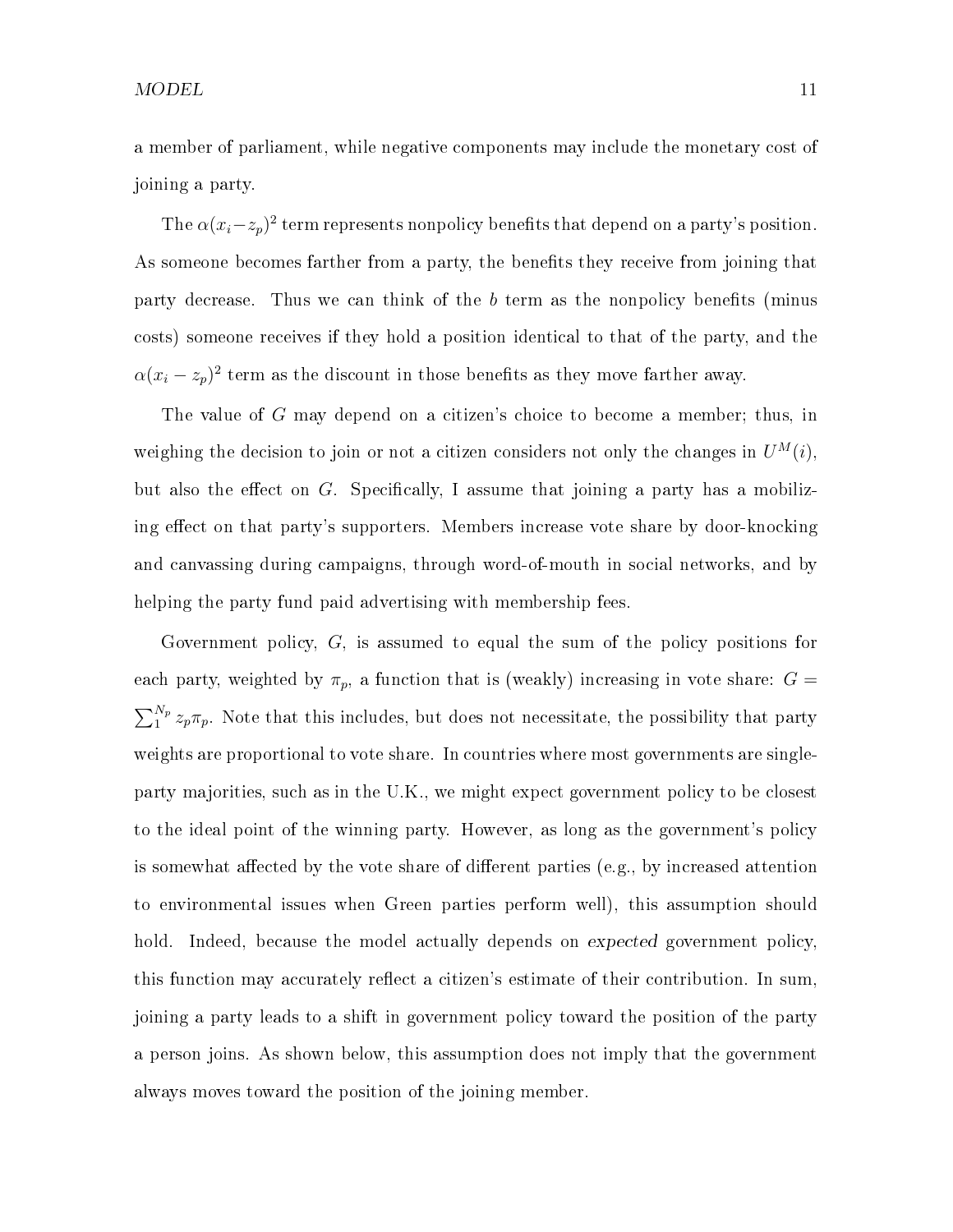#### Partisan Probabilities

Let us start by examining the probability that an individual i with ideal point  $x_i$ prefers joining a party p located at  $z_p$  to not joining a party at all. Let  $G(m_p)$  denote the position of the government when there are  $m_p$  members of party p, and let  $G(m_p+1)$ denote the position of the government when one additional individual joins party p. As discussed above, by joining a given party, the individual is in effect moving the government in the direction of that party:  $|z_p - G(m_p + 1)| \leq |z_p - G(m_p)|$ . If i does not join a party, she receives utility

$$
U(i) = -(x_i - G(m_p))^2.
$$
 (4)

If  $i$  joins party  $p$ , she receives

$$
U(i) = -(x_i - G(m_p + 1))^2 + b_i - \alpha (x_i - z_p)^2.
$$
\n(5)

Thus, i will join some party if there exists a party  $p$  for which

$$
-(x_i - G(m_p + 1))^2 + b_i - \alpha (x_i - z_p)^2 + U^V(i) > -(x_i - G(m_p))^2.
$$
 (6)

Rearranging terms this becomes

$$
b_i > (x_i - G(m_p + 1))^2 - (x_i - G(m_p))^2 + \alpha (x_i - z_p)^2.
$$
 (7)

Letting  $F_b$  denote the cumulative distribution of  $b$ , the probability that the intrinsic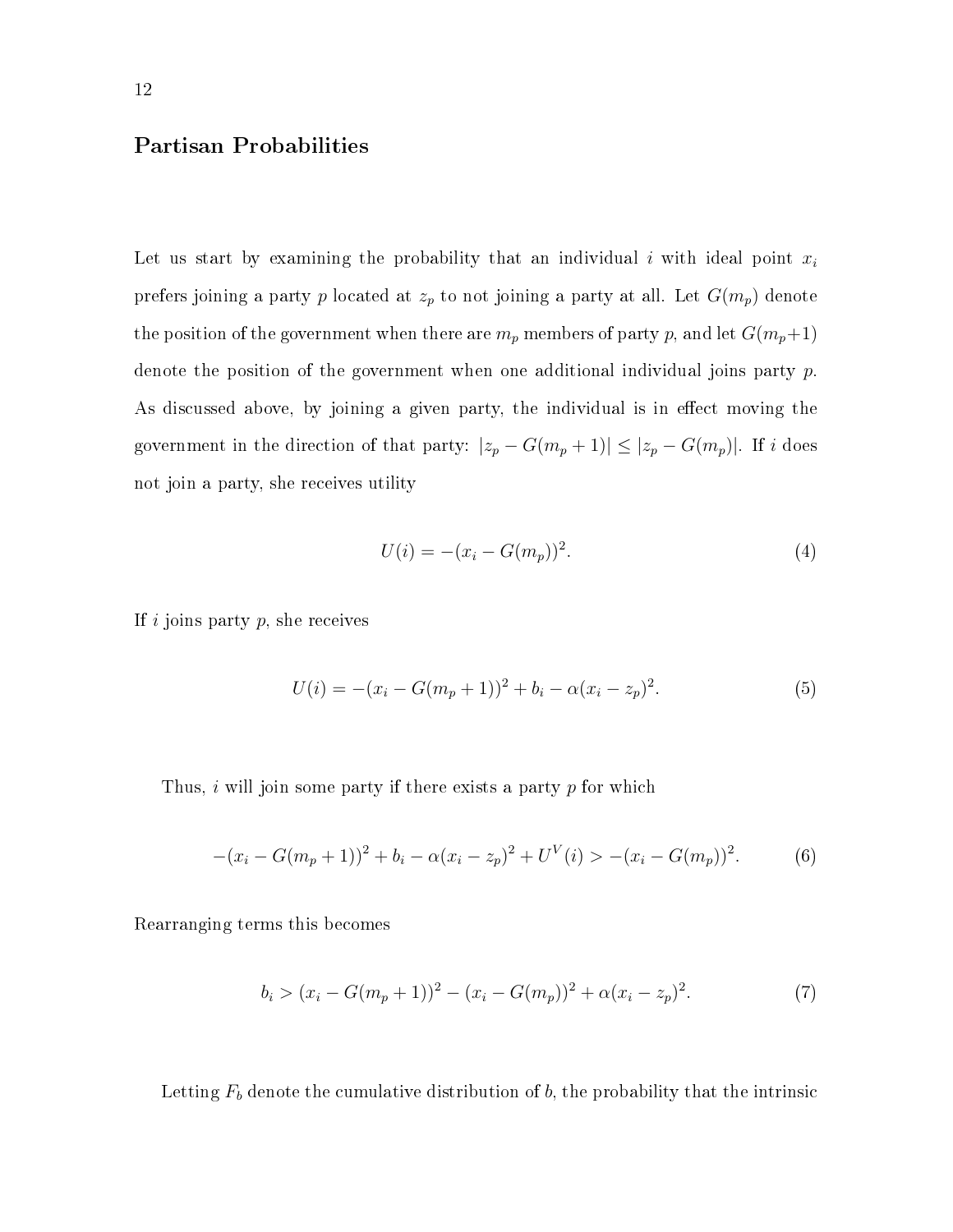benefits minus costs,  $b_i$ , exceed the right hand side of (7) given  $x_i$ , is

$$
P_p(x_i) = P(i \text{ prefers joining } p \text{ to not joining a party}|x_i)
$$
  
= 1 - F<sub>b</sub> ((x<sub>i</sub> - G(m<sub>p</sub> + 1))<sup>2</sup> - (x<sub>i</sub> - G(m<sub>p</sub>))<sup>2</sup> + \alpha(x<sub>i</sub> - z<sub>p</sub>)<sup>2</sup>). (8)

To simplify the notation, let

$$
X(x_i) = (x_i - G(m_p + 1))^2 - (x_i - G(m_p))^2 + \alpha (x_i - z_p)^2,
$$
\n(9)

so (8) becomes

$$
P_p(x_i) = 1 - F_b(X(x_i)).
$$
\n(10)

Because  $P_p$  is decreasing in X, any change that causes X to decrease will increase the probability  $P_p$  of preferring membership in party p to non-membership. I collect these factors and their effect on  $P_p$  in the following proposition.

**Proposition 1.** The probability  $P_p(x_i)$  that an individual with ideal point  $x_i$  prefers joining party p to not joining a party increases when, all else equal,

- the distance between the individual ideal point  $x_i$  and the position of the government  $G(m_p + 1)$  after joining decreases,
- the distance between the individual ideal point  $x_i$  and the position of the government  $G(m_p)$  before joining increases,
- the rate,  $\alpha$ , of decrease in intrinsic benefits with distance between the individual ideal point  $x_i$  and the position of the party  $z_p$ , decreases,
- the distance between the individual ideal point  $x_i$  and the position of the party  $z_p$ decreases, and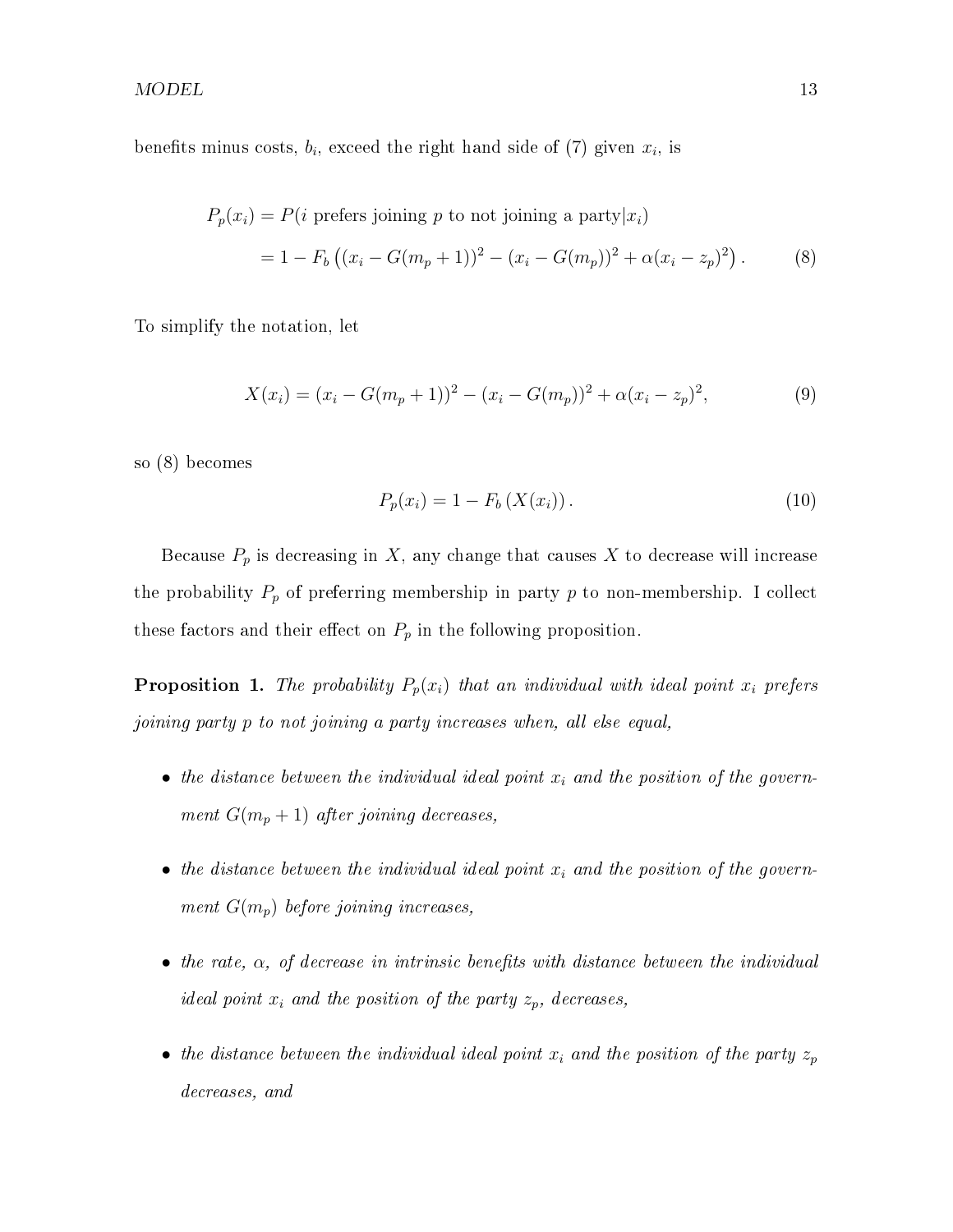• the probability of receiving greater net intrinsic benefits from joining increases (i.e. a first-order stochastic dominance shift in the net intrinsic benefits distribution  $F_b$ ).

The proof follows immediately from taking the partial derivatives of (9) and (10).

Holding the position of the prior government fixed, people are increasingly likely to join a party as the resulting government shifts closer to their ideal point. Similarly, holding the resulting government fixed, the farther away the initial government, the greater the apparent (or perceived) instrumental benet of joining a party on government policy.

Proposition 1 confirms our intuition that, all else equal, decreasing  $\alpha$ , decreasing the distance between an individual and the party, or increasing  $b$  all increase the intrinsic benefits to membership, and thus raise the overall likelihood of joining.

The following proposition characterizes the shape of  $P_p$ .

**Proposition 2.** The probability that i prefers joining party p to not joining any party,  $P_p(x_i)$ , is symmetric around the point

$$
x_p^* = \frac{G(m_p + 1) - G(m_p) + \alpha z_p}{\alpha},\tag{11}
$$

and citizens with ideal point  $x_p^*$  have the maximum probability of preferring party p over not joining a party.

*Proof.*  $X(x_i)$  is a quadratic function of  $x_i$ , with quadratic term  $\alpha x_i^2$ . Because  $\alpha >$ 0,  $X(x_i)$  has a unique minimum,  $x_p^*$ , and is symmetric around that point. Since  $P(i \text{ joins } p|x_i) = 1 - F_b(X(x_i))$  is decreasing in X, the minimum of X maximizes  $P(i \text{ joins } p | x_i).$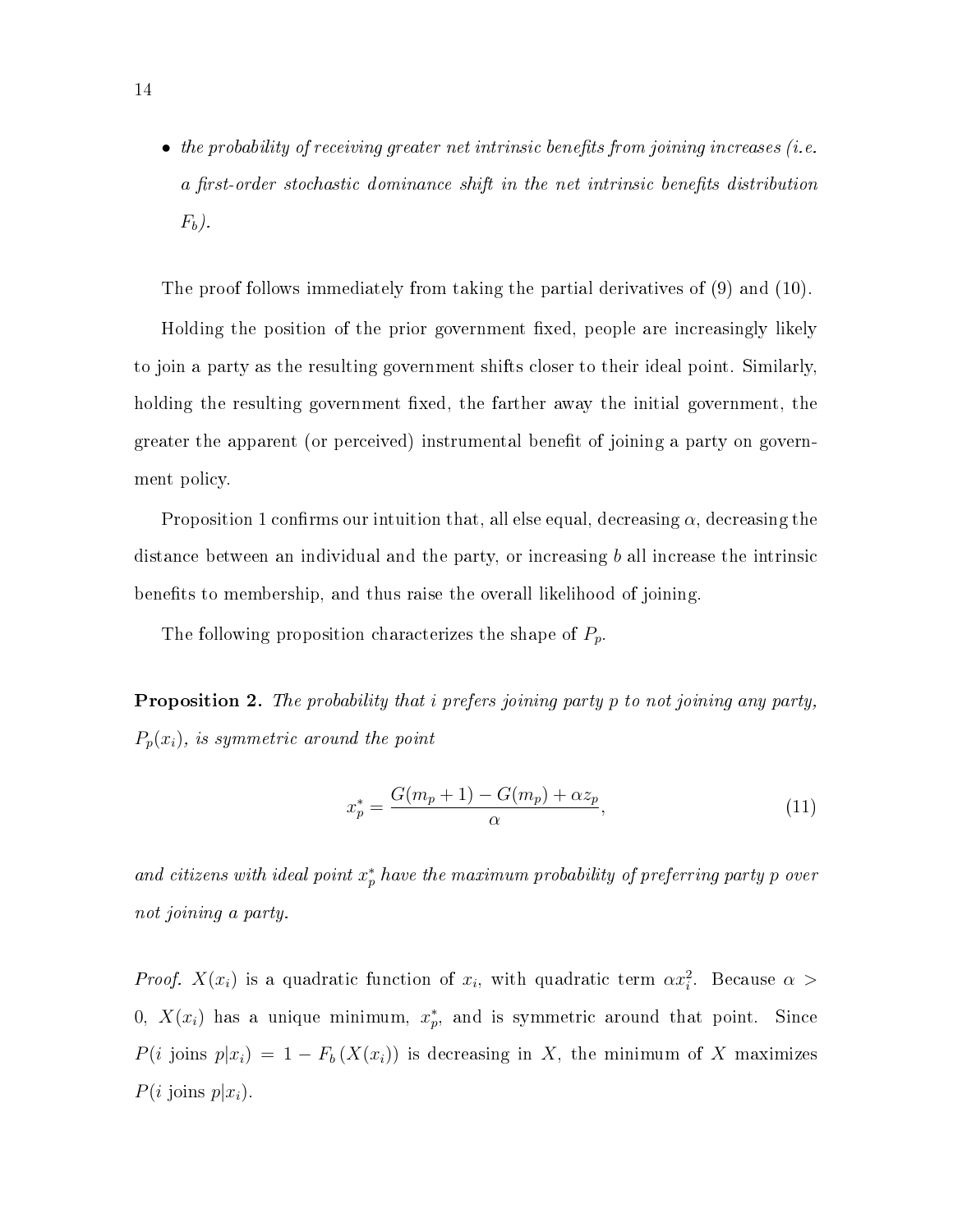$\text{MODEL}$  and  $\text{MODEL}$  and  $\text{MODEL}$  and  $\text{MODEL}$  and  $\text{MODEL}$  and  $\text{MODEL}$  and  $\text{MATEL}$  and  $\text{MATEL}$  and  $\text{MATEL}$  and  $\text{MATEL}$  and  $\text{MATEL}$  and  $\text{MATEL}$  and  $\text{MATEL}$  and  $\text{MATEL}$  and  $\text{MATEL}$  and  $\text{MATEL}$  a

Taking the derivative of  $X(x_i)$  with respect to  $x_i$  gives

$$
X'(x_i) = 2(x_i - G(m_p + 1)) - 2(x_i - G(m_p)) + \alpha 2(x_i - z_p).
$$
 (12)

Setting this equal to zero and solving for  $x_i$  we have,

$$
0 = 2(x_i - G(m_p + 1)) - 2(x_i - G(m_p)) + \alpha 2(x_i - z_p)
$$
\n(13)

$$
0 = x_i - G(m_p + 1) - x_i + G(m_p) + \alpha x_i - \alpha z_p \tag{14}
$$

$$
0 = -G(m_p + 1) + G(m_p) + \alpha x_i - \alpha z_p \tag{15}
$$

$$
-\alpha x_i = -G(m_p + 1) + G(m_p) - \alpha z_p \tag{16}
$$

$$
x_i = \frac{G(m_p + 1) - G(m_p) + \alpha z_p}{\alpha}.
$$
\n(17)

Note that Proposition 2 implies that when  $G(m_p) = G(m_p + 1)$ , the probability of preferring party p to not joining a party is symmetric around the party position  $z_p$ . If  $G(m_p) \neq G(m_p + 1)$ , the assumption that joining a party shifts government policy in the direction of that party implies that if  $z_p < G(m_p)$  then  $G(m_p + 1) < G(m_p)$ , and if  $z_p > G(m_p)$  then  $G(m_p + 1) > G(m_p)$ . Substituting these inequalities into the equation for  $x_p^*$  implies that if  $z_p < G(m_p)$  then  $x_p^* < z_p$ , and conversely if  $z_p > G(m_p)$ then  $x_p^* > z_p$ . In other words, when joining a party moves the government's position towards that party, citizens on the opposite side of the party from the government are most likely to join. Moreover, the distance between the party position  $z_p$  and the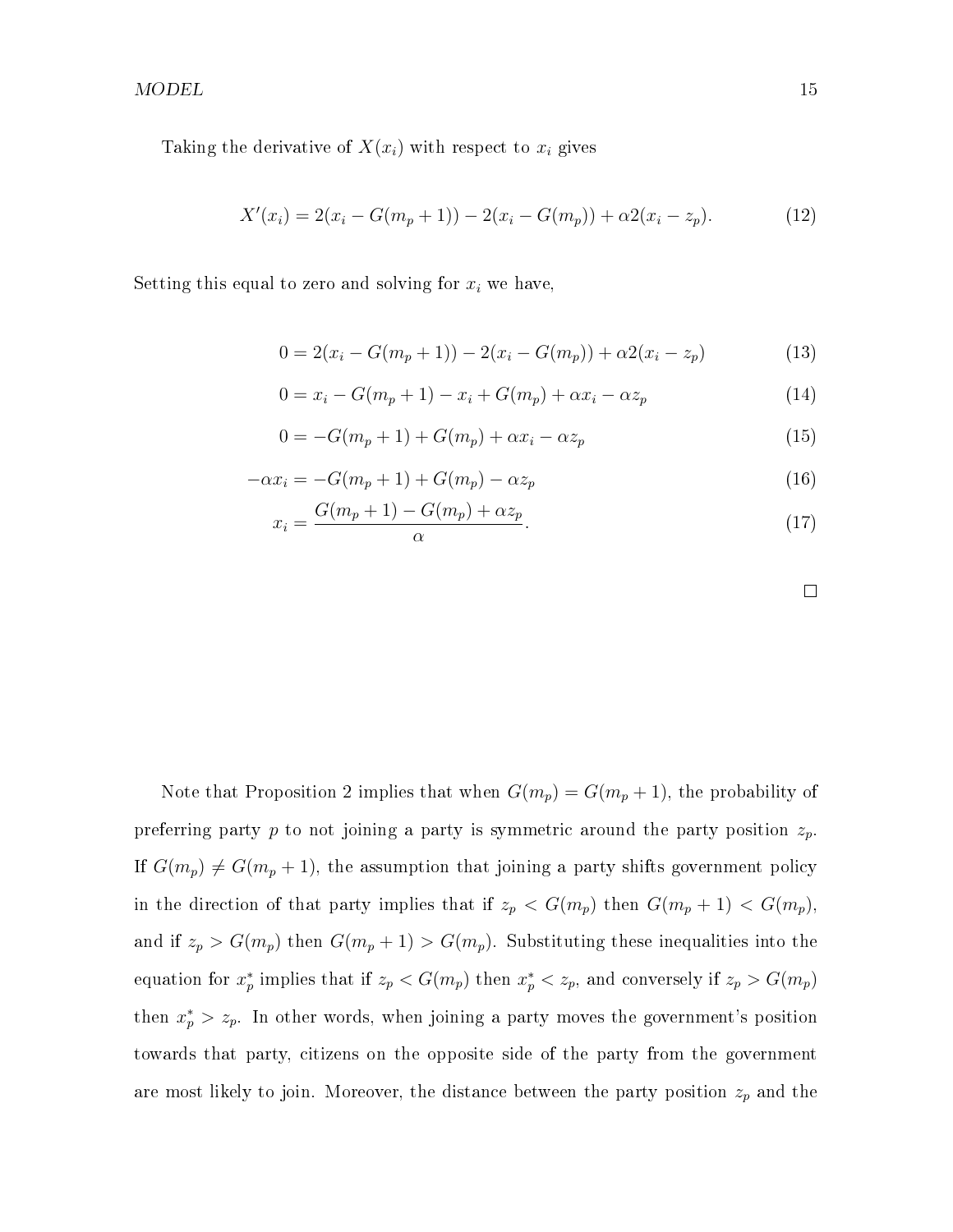symmetry point  $x_p^*$  is

$$
|x_p^* - z_p| = \left| \frac{G(m_p + 1) - G(m_p) + \alpha z_p}{\alpha} - z_p \right| \tag{18}
$$

$$
=\frac{|G(m_p+1)-G(m_p)|}{\alpha}.
$$
\n(19)

Thus, the extent to which the symmetry point differs from the position of the party increases as: (i) the effect of joining the party on government increases and (ii) the rate  $\alpha$  at which benefits decline with distance from the party decreases. A number of examples are illustrated in the Party Distributions section below.

#### Partisan Regions

The inequality in equation (7) implies that i prefers joining party p to not joining any party. If  $(7)$  is satisfied for only one party, then i will join that party. If more than one party satisfy  $(7)$ , then p will join the party that maximizes their overall utility, shown in equation (1).

Suppose that both p and q satisfy (7). Then i will prefer joining party p to joining party q if

$$
(x_i - G(m_p + 1))^2 + b_i - \alpha (x_i - z_p)^2 > (x_i - G(m_q + 1))^2 + b_i - \alpha (x_i - z_q)^2.
$$
 (20)

All of the quadratic terms on the left- and right-hand side of (20) cancel, leaving a linear inequality. Thus, there is a cut point  $c_{pq}$  so that individuals with ideal points on one side of  $c_{pq}$  prefer party p and those on the other side prefer party q. I derive the specific cut point in the following proposition.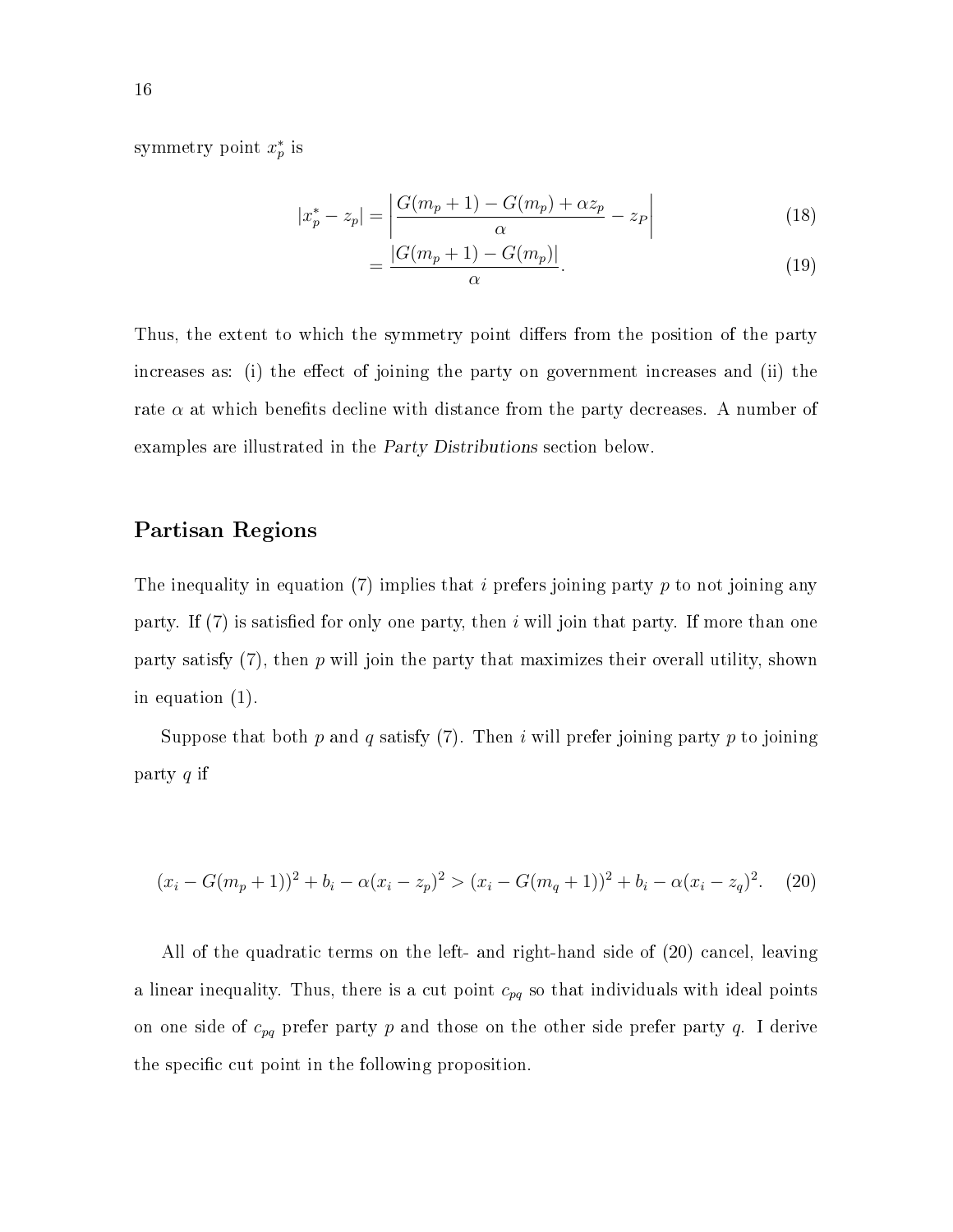**Proposition 3.** If  $G(m_p + 1) - G(m_q + 1) + \alpha(z_p - z_q)$  is positive, then individuals with ideal point

$$
x \ge \frac{G(m_p + 1)^2 - G(m_q + 1)^2 + \alpha(z_p^2 - z_q^2)}{2(G(m_p + 1) - G(m_q + 1) + \alpha(z_p - z_q))}
$$
\n(21)

will prefer party p to party q.<sup>2</sup> If  $G(m_p+1) - G(m_q+1) + \alpha(z_p - z_q)$  is negative, then individuals with ideal point

$$
x \le \frac{G(m_p + 1)^2 - G(m_q + 1)^2 + \alpha(z_p^2 - z_q^2)}{2(G(m_p + 1) - G(m_q + 1) + \alpha(z_p - z_q))}
$$
\n(22)

will prefer party p to party q.

Note that if  $G(m_p + 1) = G(m_q + 1)$  then the cut point reduces to the usual midpoint  $\frac{z_p+z_q}{2}$ , and potential members simply prefer the closest party. In particular, if joining a party has no effect on the government position, all individuals prefer the party closest to their ideal point. Similarly, if  $\alpha = 0$ , implying that net intrinsic benefits to membership are equal across parties, then the cut point reduces to the midpoint of the resulting government positions,  $(G(m_p + 1) + G(m_q + 1))/2$ .

Let  $X_{pq}$  be the set of citizen ideal points where joining p is preferred to joining q, and let  $X_p = \bigcap_{q \neq p} X_{pq}$  be the set of ideal points where joining party p is preferred to joining any other party.

What leads to a smaller or larger region of partisans of a given party? Assume for the moment that there are only two parties,  $p$  and  $q$ , and without loss of generality  $z_p < z_q$ <sup>3</sup>. In this case, the government's position after an increase in one member for party p must be less than or equal to the government's position after an increase in one member for party q, so  $G(m_p + 1) - G(m_q + 1) \leq 0$ . Therefore,  $G(m_p + 1) - G(m_q + 1)$ 1) +  $\alpha(z_p - z_q)$  < 0, and thus the cut point between partisans of p and q is given by

<sup>2</sup>Note, throughout I use prefer to mean weakly prefer.

<sup>3</sup>Examining the case of only two parties does not limit the applicability of the analysis because the results can be applied inductively to all pairs of parties.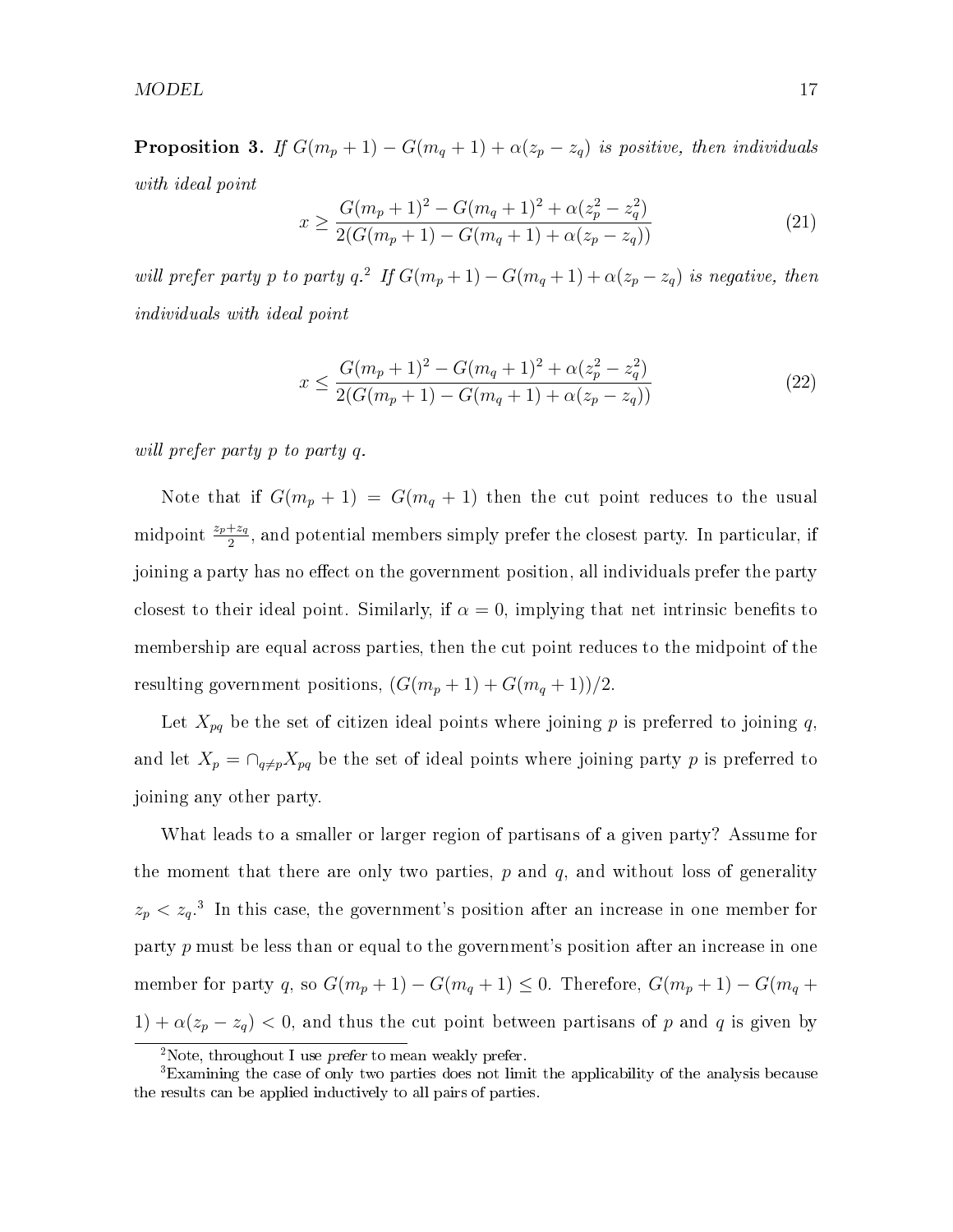(22).

What happens to this cut point as  $G(m_p + 1)$  moves further to the left? That is, when joining party  $p$  has a greater impact on the resulting government. To understand this dependence, think of the cut point in (22) as a function,

$$
c_{pq}(x) = \frac{x^2 - G(m_q + 1)^2 + \alpha(z_p^2 - z_q^2)}{2(x - G(m_q + 1) + \alpha(z_p - z_q))},
$$
\n(23)

evaluated at  $x = G(m_p + 1)$ . This function has three critical points: a vertical asymptote at  $x = G(m_q + 1) - \alpha(z_p - z_q)$ , and two points where the first derivative is zero. Taking the derivative of  $(23)$  with respect to x, setting it equal to zero, and solving for  $x$  gives two solutions:

$$
x = G(m_q + 1) - \alpha(z_p - z_q) \pm \sqrt{\alpha(z_p - z_q)(-2G(m_q + 1) + z_p + z_q + \alpha(z_p - z_q))}.
$$
 (24)

Under the assumption that  $z_p < z_q$ , the vertical asymptote is to the right of  $G(m_q + 1)$ and thus to the right of  $G(m_p+1)$ . The "plus" solution is to the right of the asymptote, and thus also to the right of  $G(m_p + 1)$ . Therefore, the only critical point relavent to understanding the dependence of  $c_{pq}$  on  $G(m_p + 1)$  in this case is the "minus" solution in (24). Call the "minus" solution of (24)  $G(m_p + 1)$ \*.

If  $G(m_q+1) < (z_p+z_q)/2$ , that is if  $G(m_q+1)$  is to the left of the midpoint between the two party locations, then  $G(m_p + 1)^*$  is to the right of  $G(m_q + 1)$  and thus also to the right of  $G(m_p + 1)$ . In this case,  $c_{pq}$  is monotonically increasing for all values of x between p and  $G(m_q + 1)$ . In other words, if the government location after joining party  $q$  is to the left of the midpoint between  $p$  and  $q$ ,  $p$  captures the maximal region of partisans if  $G(m_p+1)$  is as far to the right as possible, i.e. as close to  $G(m_q+1)$  as possible.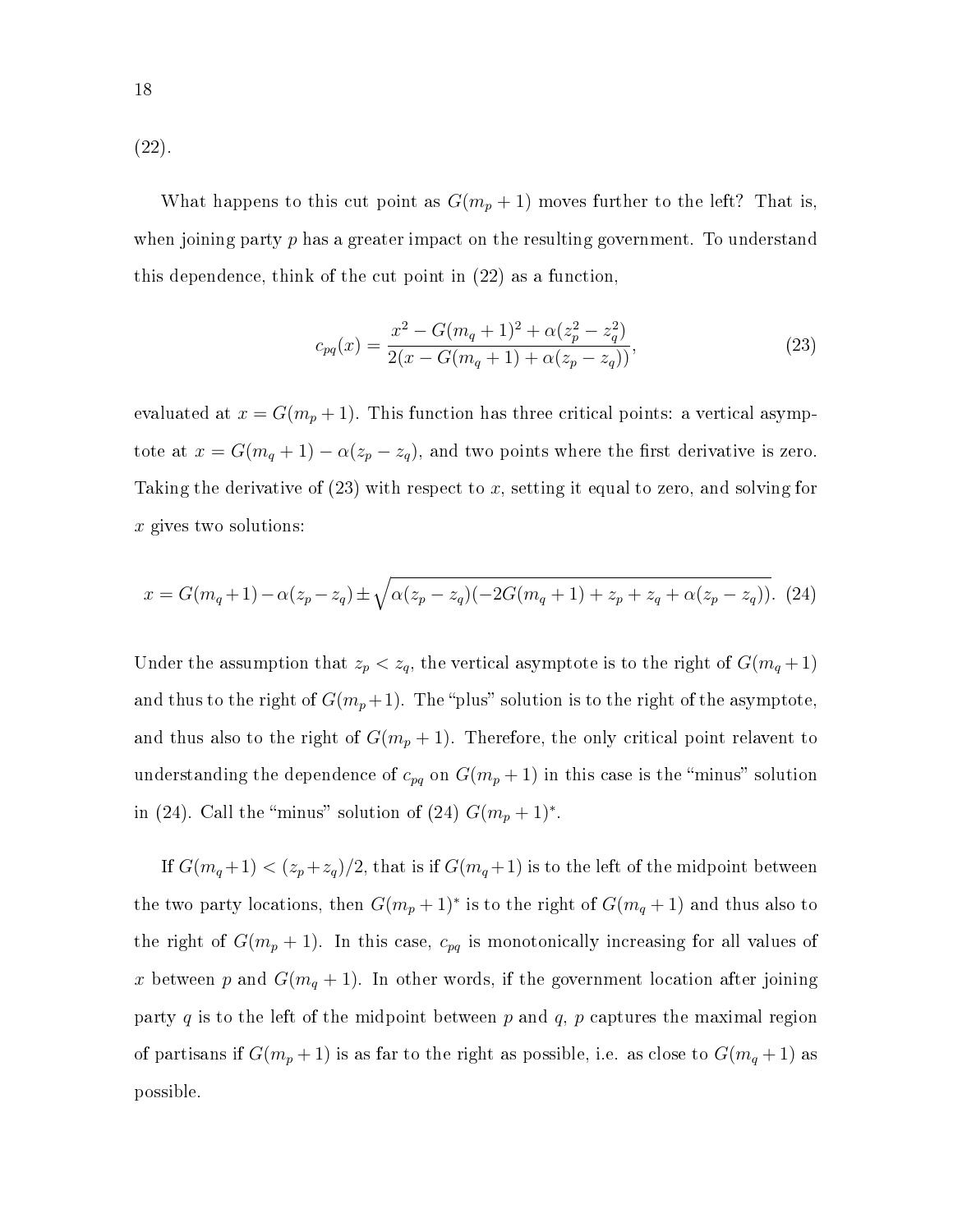

Figure 2: Regions in which partisans affiliate with party  $p$  (blue, on the left) and party q (red, on the right) as  $G(m_p + 1)$  varies (blue line). In this plot  $z_p = -2$ ,  $z_q = 2$ , and  $G(m_q + 1) = 1$  (red line).

If  $G(m_q+1) > (z_p+z_q)/2$ , that is if  $G(m_q+1)$  is to the right of the midpoint between the two party locations, then the critical point  $G(m_p+1)^*$  lies between p and  $G(m_q+1)$ . For values of x less than  $G(m_p + 1)^*$ ,  $c_{pq}$  is increasing; when  $x > G(m_p + 1)^*$ ,  $c_{pq}$  is decreasing. The implication is that when  $G(m_p + 1) < G(m_p + 1)^*$ , any changes that move  $G(m_p+1)$  further to the left will also move the cut point to the left, decreasing the range of potential partisans of party p. But, when  $G(m_p+1) > G(m_p+1)^*$ , moving  $G(m_p+1)$  further to the left will move the cut point to the right, increasing the range of potential partisans of party  $p$ . Party  $p$  captures the maximal ideological region of partisans when  $G(m_p+1) = G(m_p+1)^*$ . Plugging the equation from (24) for  $G(m_p+1)$ into the cut point function (23) shows that at this point,  $c_{pq} = G(m_p + 1)^*$ .

For example, suppose that the parties are located at  $z_p = -2$  and  $z_q = 2$ , and one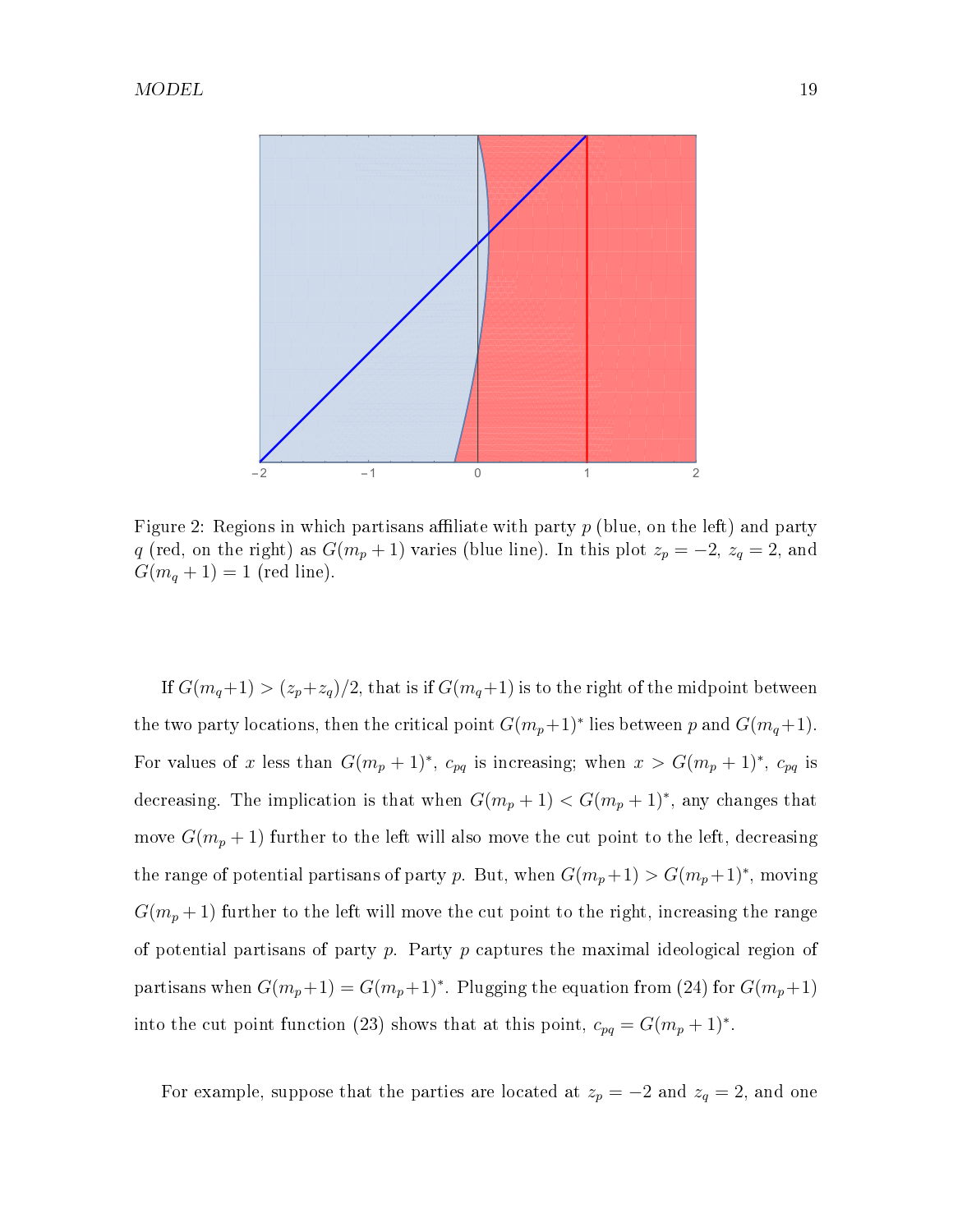additional party q member results in  $G(m_q + 1) = 1$ , and let  $\alpha = 1$ . Then

$$
c_{pq}(x) = \frac{x^2 - 1}{2(x - 5)}.\t(25)
$$

Figure 2 shows the resulting regions in which partisans affiliate with p (blue) or q (red) as  $G(m_p + 1)$  (blue line) is varied from equal to  $G(m_q + 1)$  at the top of the plot, to equal to  $z_p$  at the bottom. At the top of the plot, where  $G(m_p + 1) = G(m_q + 1)$ , partisans simply affiliate with the closest party, and the cut point equals the midpoint between the two parties at zero. Moving down the plot, as party  $p$  begins to shift the government to the left, some partisans who are closer to party q nevertheless choose to affiliate with party p because doing so brings the government closer to their ideal point. Party p captures the maximal ideological region when  $G(m_p + 1) = G(m_p + 1)^* = c_{pq}$ which happens where the blue line intersects the boundary between the blue and red regions. When  $G(m_p + 1)$  is sufficiently far to the left, near the bottom of the plot, some partisans who are closer to party  $p$  choose to affiliate with party  $q$  because their ideal point is closer to  $G(m_q + 1)$  than to  $G(m_p + 1)$ .

I summarize these results on partisan regions in the following proposition.

**Proposition 4.** Suppose that  $z_p < G(m_p + 1) < G(m_q + 1) < z_q$ .

- If  $G(m_q + 1) < (z_p + z_q)/2$ , then the cut point between partisans of p and q is increasing in  $G(m_p + 1)$ , so p captures the maximum region of partisans if  $G(m_p+1)$  is as far to the right as possible.
- If  $G(m_q+1) > (z_p+z_q)/2$ , the cut point between partisans of p and q is increasing in  $G(m_p+1)$  when  $G(m_p+1) < G(m_p+1)^*$ , and decreasing in  $G(m_p+1)$  when  $G(m_p+1) > G(m_p+1)^*$ . Party p captures the maximum region of partisans if  $G(m_p+1) = G(m_p+1)^*$ , and at this point the cut point between partisans of p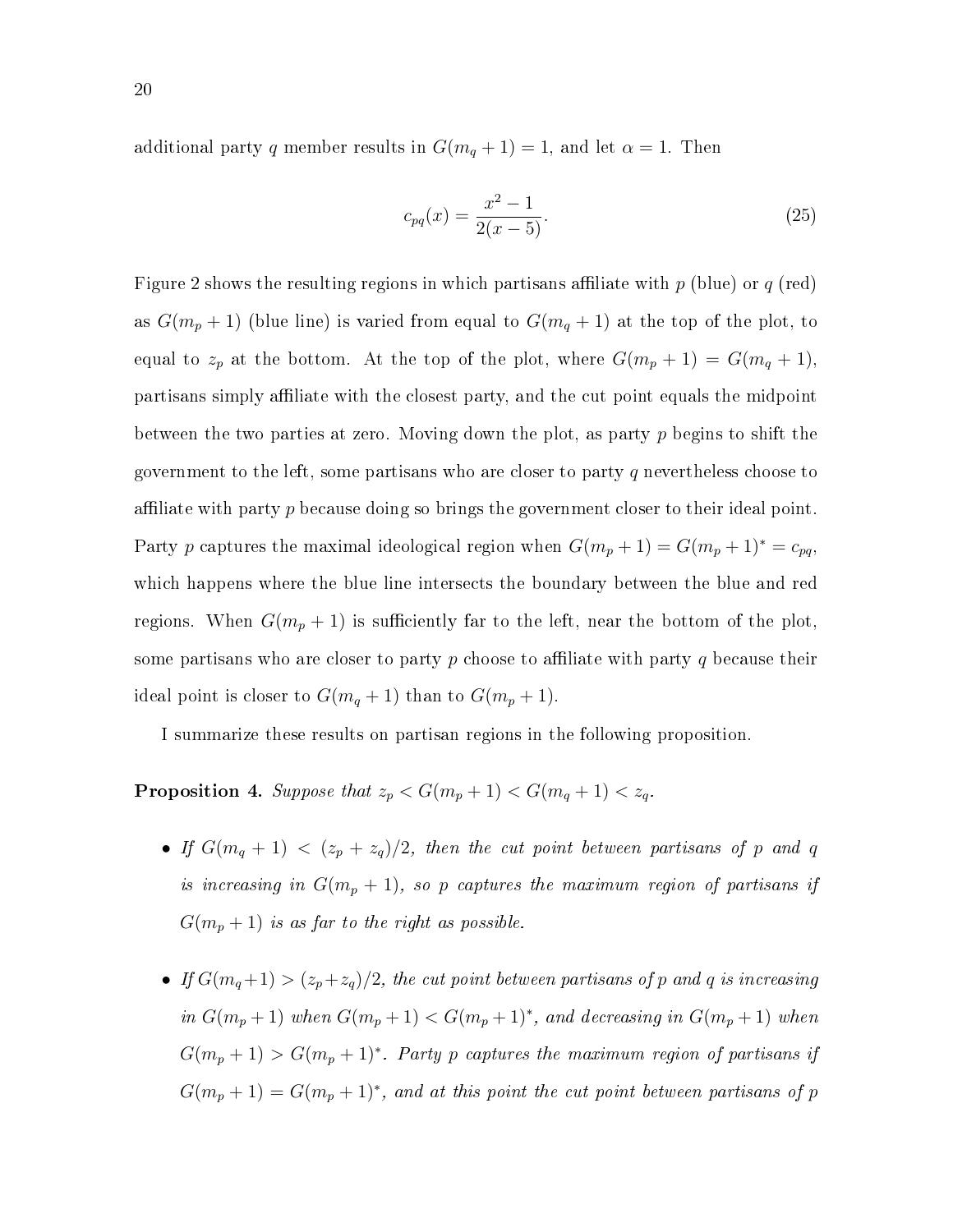and partisans of q equals 
$$
G(m_p + 1)^*
$$
.

#### Party Distributions

Let  $f_x(x)$  denote the probability density of citizen ideal points, and let N denote the total number of citizens in the population. Then the expected membership of party p is given by

$$
E[m_p] = N \int_{X_p} P_p(x) f_x(x) dx,
$$
\n(26)

or equivalently,

$$
E[m_p] = N \int_{-\infty}^{\infty} I_{X_p}(x) P_p(x) f_x(x) dx,
$$
\n(27)

where  $I_{X_p}(x)$  is an indicator for whether or not  $x \in X_p$ .

The following examples illustrate the combined effect of the results from the previous two sections on the conditional probability distribution

$$
P(\text{join party } p|x_i) = I_{X_p}(x)P_p(x). \tag{28}
$$

This conditional probability distribution is denoted as  $M_p(x_i)$ .

Figure 3 shows  $M_p(x_i)$  and  $M_q(x_i)$  for two parties located at  $z_p = -2$ ,  $z_q = 2$ , with the initial government position at  $G = 0$ . Both plots show the cut point between the partisan regions located at 0. The difference between the left and right panels of Figure 3 illustrates the change in  $M_p(x_i)$  and  $M_q(x_i)$  as the effect on government changes. In the left panel, joining either party has no effect on the resulting government's position. and thus by Proposition 2,  $P_p$  is symmetric around the party position. In the right panel, joining the party moves (or potential members believe joining the party moves) the government towards the party position .3 units. This has two effects. First, the symmetry point from Proposition 2 moves away from the government position. Second,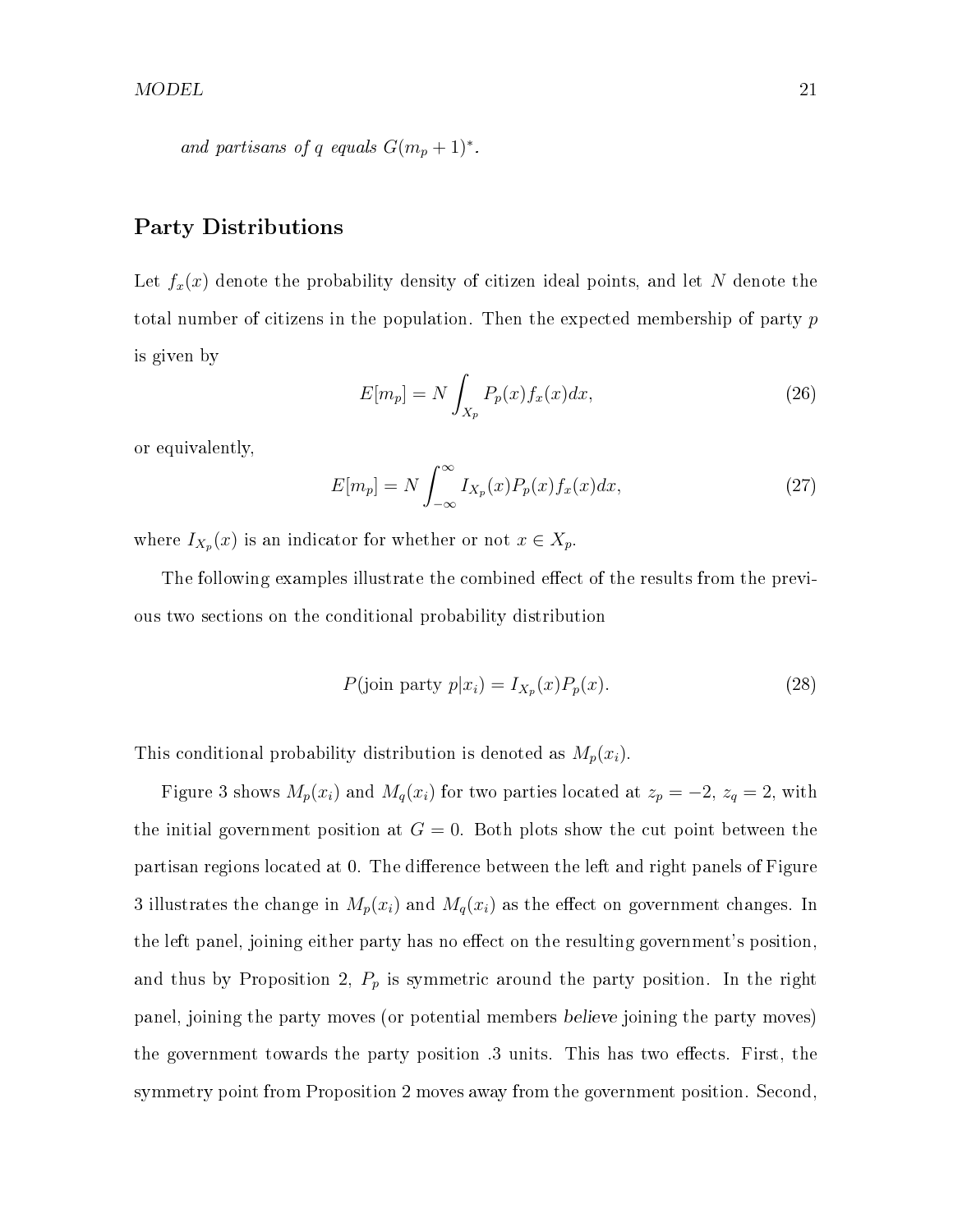

Figure 3: The conditional probability of joining party p (blue) or party q (red) given  $x_i$ . In the left panel, joining the party has no effect on the government position. In the right panel, joining the party moves the government .3 units towards the party position.

for most ideal points, following the first bullet of Proposition 1, the probability of joining the party increases. It is difficult to discern in the figure, but for ideal points  $x_i$  with  $|x_i| < 0.15$ , the conditional probability of joining has actually decreased slightly, again in line with the first bullet of Proposition 1. For citizens with these ideal points. the government after joining is closer in the left panel than in the right panel.

Figure 4 depicts the two conditional distributions  $M_p(x_i)$  and  $M_q(x_i)$  for the same parameters as Figure 3, but now the initial government position is at  $G = 1$ . When joining the party has no effect on the government position, as shown in the left panel. the conditional partisan distributions are the same as in Figure 3. But comparing the right panels of Figures 3 and 4 shows how this new government position increases the incentives to join party  $p$  and decreases the likelihood of joining party  $q$ . The reason is that individuals near party q are already relatively satisfied with the position of the government, so they have lower incentives to join in order to change policy. Conversely,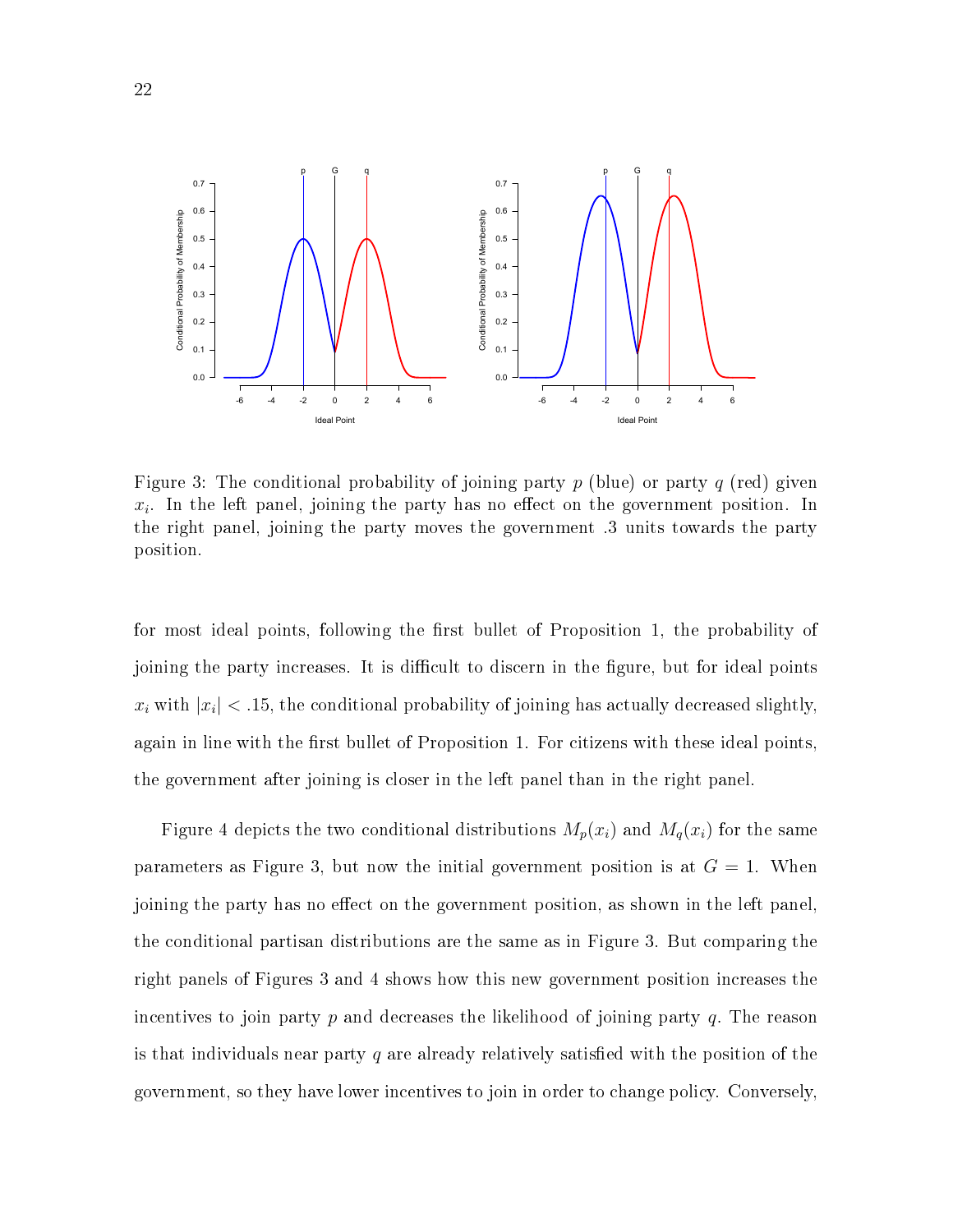

Figure 4: The conditional probability of joining party p (blue) or party q (red) given  $x_i$ . In the left panel, joining the party has no effect on the government position. In the right panel, joining the party moves the government .3 units towards the party position.

individuals on the left are now relatively unsatisfied, and thus their incentives to become members increase.

Figure 5 depicts the two conditional distributions  $M_p(x_i)$  and  $M_q(x_i)$  for the same parameters as Figure 3, but now the mean of the distribution of intrinsic benets to membership,  $F_b$ , has increased by 3. Following the final bullet of Proposition 1, this increases the conditional probability of joining the party for any given ideal point.

Figure 6 illustrates the case of three parties. Parties p and q have the same locations as in the previous examples, but now there is a left party, g, with  $z_g = -4$ . The left panel again shows the case when joining the party has no effect on government. In this case, the shape of the conditional distributions for each of the three parties is the same, with the only difference being that the proximity of parties g and p mean that these parties split the potential members on the left. In the right panel, potential members of the left party have greater incentives to join than those of the two centrist parties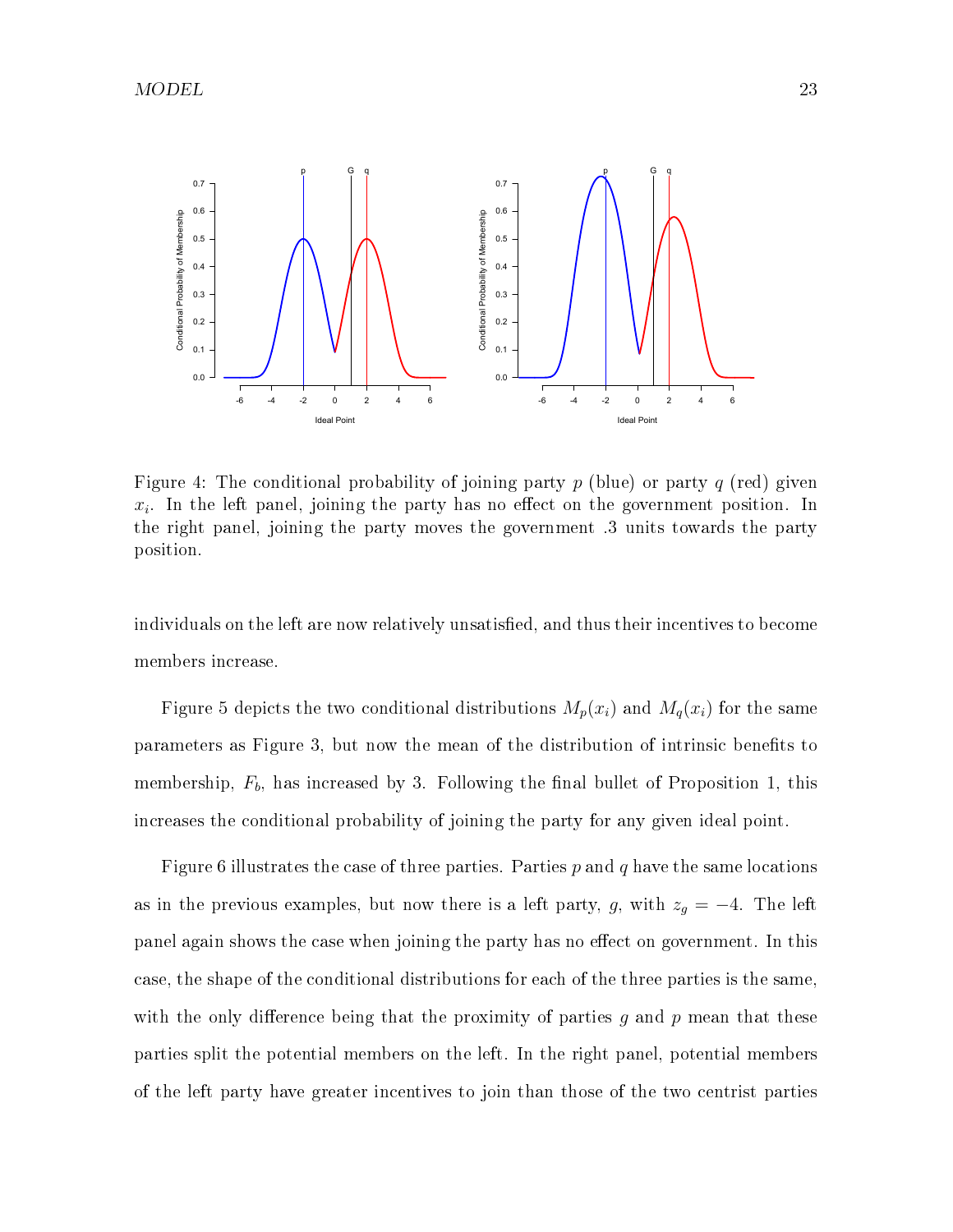

Figure 5: The conditional probability of joining party  $p$  (blue) or party  $q$  (red) given  $x_i$ . In the left panel, joining the party has no effect on the government position. In the right panel, joining the party moves the government .3 units towards the party position. The mean of the intrinsic benefits distribution has been increased from Figure 3.



Figure 6: The conditional probability of joining party g (green), p (blue), or party q (red) given  $x_i$ . In the left panel, joining the party has no effect on the government position. In the right panel, joining the party moves the government .3 units towards the party position.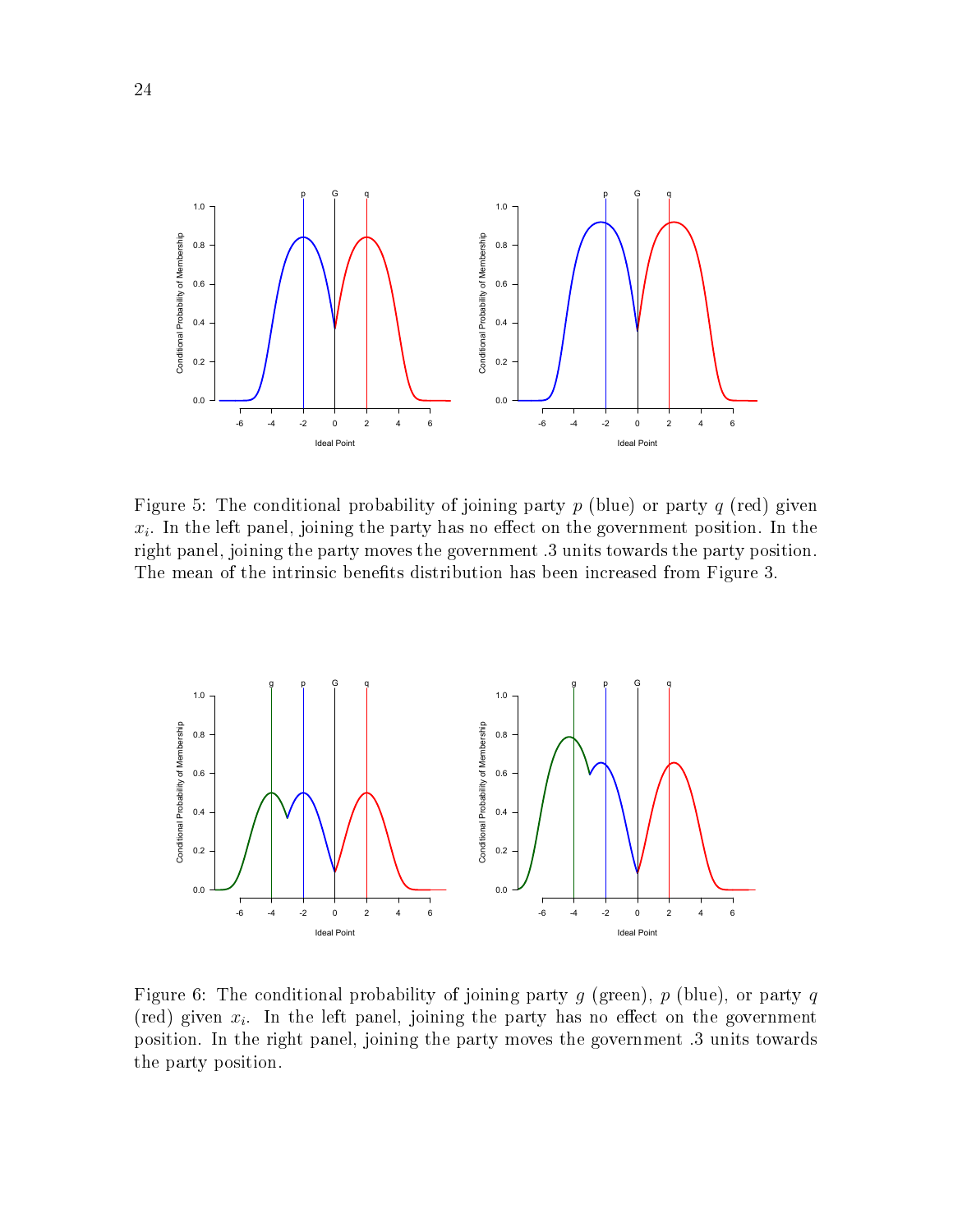because they are farther from the government position. Keep in mind, however, that this does not mean that  $g$  will be the largest party because the distribution shown is conditional on  $x_i$ . In most countries, the voter distribution diminishes as ideal points become more extreme, so even though individuals near the left party are more likely to join than those the same proximity to the centrist parties, there are likely fewer citizens located there. Notice that in both panels, the presence of the third party does not affect the probability of affiliating with party p or party q for individuals that are still located within the partisan region for those two parties. These individuals prefer party p or q to party q, and so for them the relevant comparison is between joining and not joining; party  $g$  is an "irrelevant alternative."

#### Equilibrium

The analytic and computational results in the previous three sections include, in many cases, a calculation on the part of potential members regarding the effect of their membership on the government's position. If the effect of an individual joining the party is realized, this will change the decision calculus of other potential party members. Potential members will continue to update their decisions decisions until some equilibrium is reached. Or, to think of it another way, an individual considering whether or not to join the party may anticipate not only the direct effect on government, but also the indirect effect that this has on the membership decision of other potential members, as well as the downstream effect those potential members have on other potential members, and so on. The results and examples of the previous section were not derived conditional on being at equilibrium, and so one may wonder how or if they apply.

A few comments are in order. First, one interpretation of the model explored above is that potential members *believe* that joining the party will affect the government, but that in reality it does not, and that potential members reasoning is not sophisticated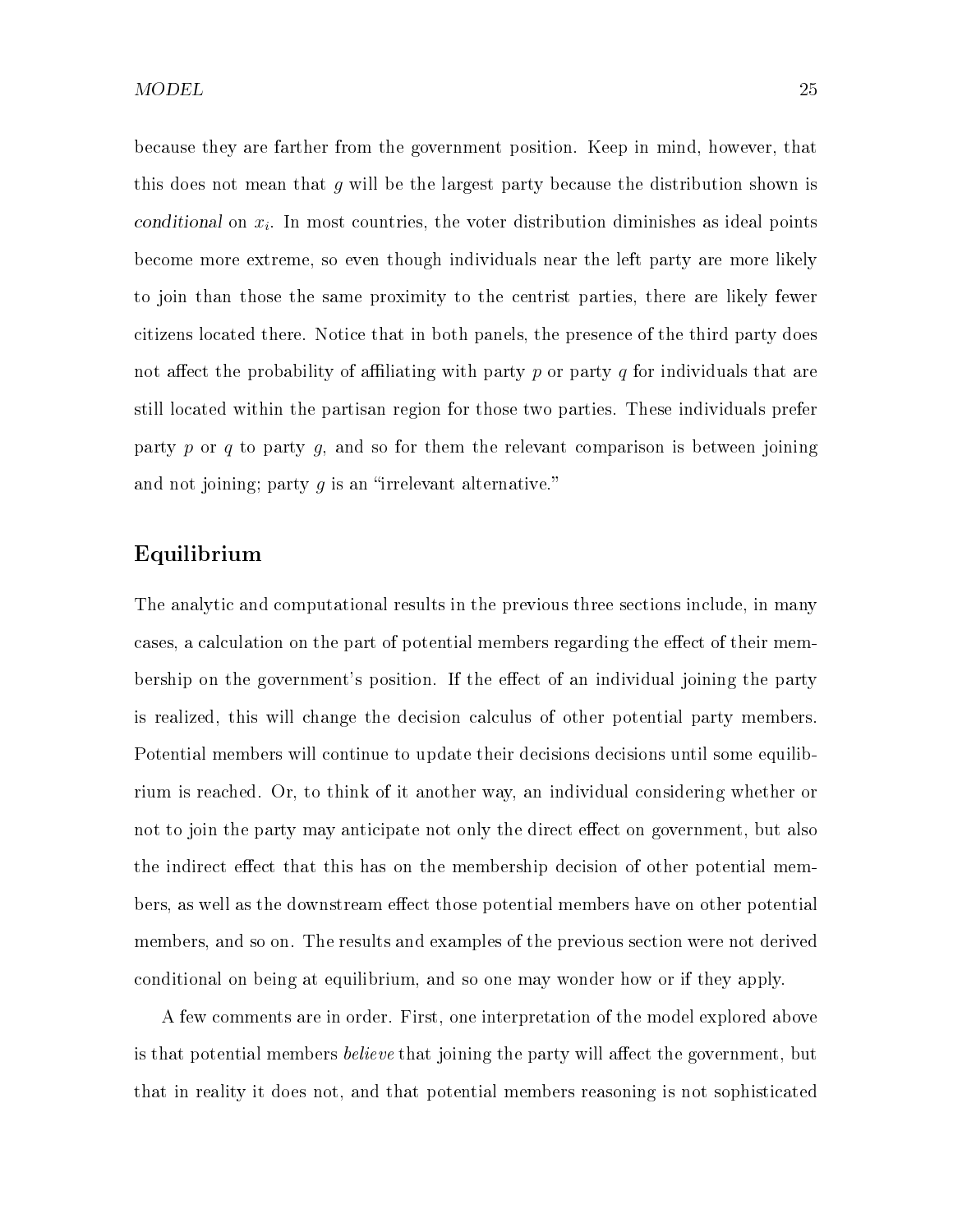enough to go through the iterations of calculating further downstream effects on other potential members' choices. In this case, all the results above can be taken at face value as actual model predictions at equilibrium for the given beliefs about the effect of joining on the government position.

Second, all of the propositions and comparative statics above hold for any given membership level, and thus, in particular, also hold at an equilibrium level of membership, if such an equilibrium exists. The actual distributions shown above may be out of equilibrium, but the broader qualitative observations regarding those examples should hold at equilibrium.

Third, under most conditions there exists a model connecting party membership with the government position via voter turnout that implies the existence of a unique membership equilibrium. Specifically, let  $v_p$  denote the number of votes for party p in the election. Suppose that  $v_p$  is an increasing concave function of the number of members of party p,  $m_p$ .

The vote share for party p,  $\pi_p$ , depends on the number of votes for party p according to

$$
\pi_p = \frac{v_p(m_p)}{v_p(m_p) + \sum_{q \neq p} v_q}.\tag{29}
$$

Suppose that the government position  $G$  is an average of the party positions. weighted by vote share. Then the government position  $G$  is a function of party membership:

$$
G(m_p) = \left(\frac{v_p(m_p)}{v_p(m_p) + \sum_{q \neq p} v_q}\right) z_p + \sum_{q \neq p} \left(\frac{v_q}{v_p(m_p) + \sum_{q \neq p} v_q}\right) z_q.
$$
 (30)

If the current membership of party p is  $m_p$  and an individual i considers joining the party, in addition to the intrinsic costs and benefits of joining, she must also consider the effect of joining on government policy. If she joins, the new number of votes for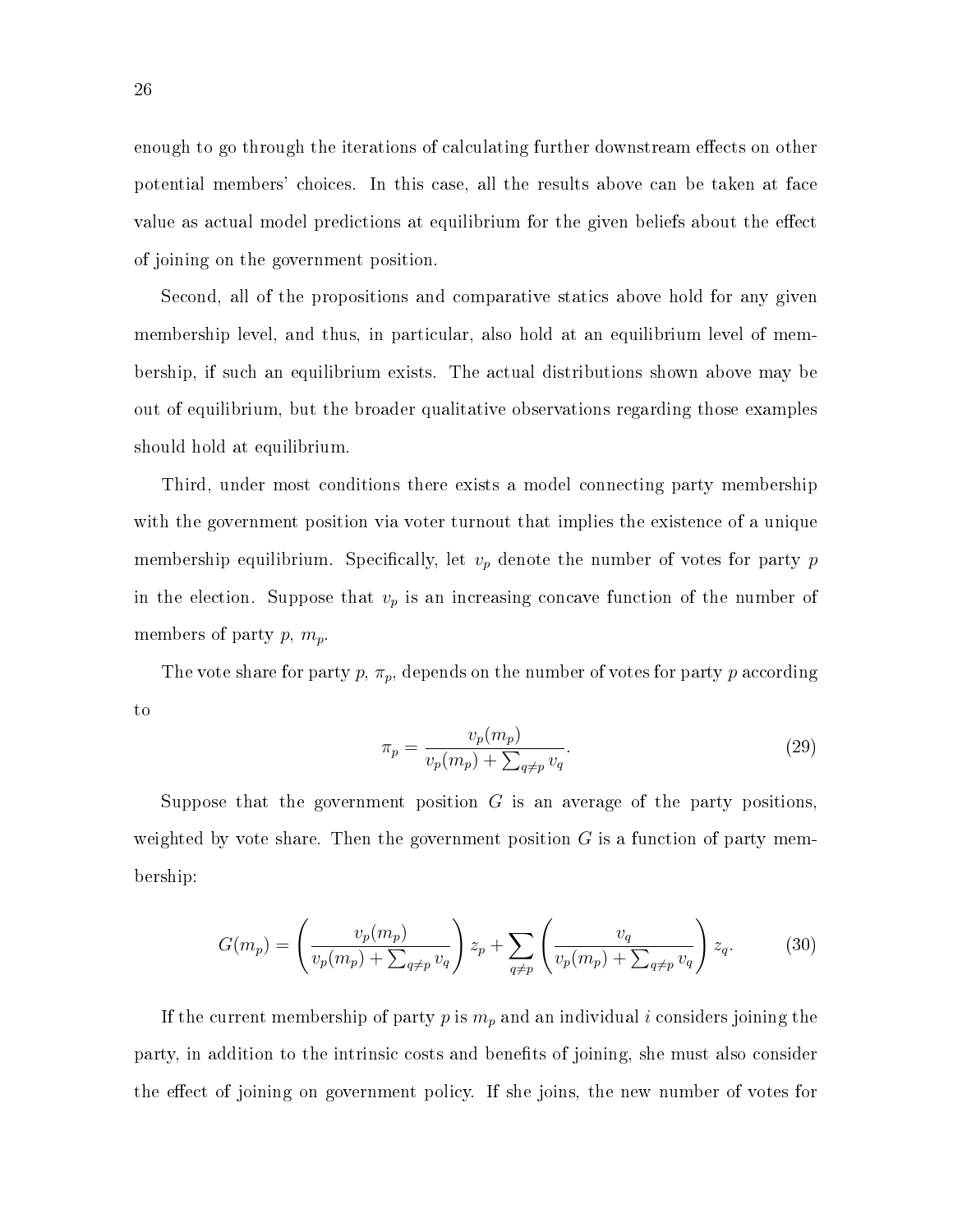party p is  $v_p(m_p + 1)$  and the resulting government position is

$$
G(m_p + 1) = \left(\frac{v_p(m_p + 1)}{v_p(m_p + 1) + \sum_{q \neq p} v_q}\right) z_p + \sum_{q \neq p} \left(\frac{v_q}{v_p(m_p + 1) + \sum_{q \neq p} v_q}\right) z_q. \tag{31}
$$

Concavity of  $v_p(m_p)$  implies that the change in government position  $G(m_p + 1)$  –  $G(m_p)$  is decreasing in  $m_p$ . Let the best response function  $BR(m_p)$  be the expected number of members joining the party based on current party membership  $m_p$ . Because as  $m_p$  increases, the resulting marginal change in government due to one additional member goes down, and, as seen in Figure 3, a smaller effect on the government's position creates lower incentives for membership leading to lower expected membership levels,  $BR(m_p)$  will typically be a decreasing function of  $m_p$ .<sup>4</sup> Thus,  $BR(m_p)$  will have a unique fixed point, and that fixed point is an equilibrium level of membership. Again, all of the propositions and qualitative observations presented above apply at this equilibrium.

#### Party Inclusiveness

Some parties are more inclusive than others. I model inclusiveness as a reduction in  $\alpha$ . where  $\alpha_p$  is now party specific. Figure 7 illustrates the effect of reducing  $\alpha$  for one of two parties. (Here,  $\alpha_p = 2\alpha_q$ .) As shown, reducing  $\alpha$  broadens party q's support. And as derived in equation (18), reducing  $\alpha$  shifts the symmetry point of q's conditional partisan distribution farther from the party's position when joining has an effect on government (right panel). Thus, the model predicts that more inclusive parties will

<sup>&</sup>lt;sup>4</sup>The qualifiers "generally" and "typically" are necessary here because one can construct pathological examples where most of a party's members are closer to the government's current position than they are to the party's position in which it is possible for larger shifts towards the party position to reduce expected party membership.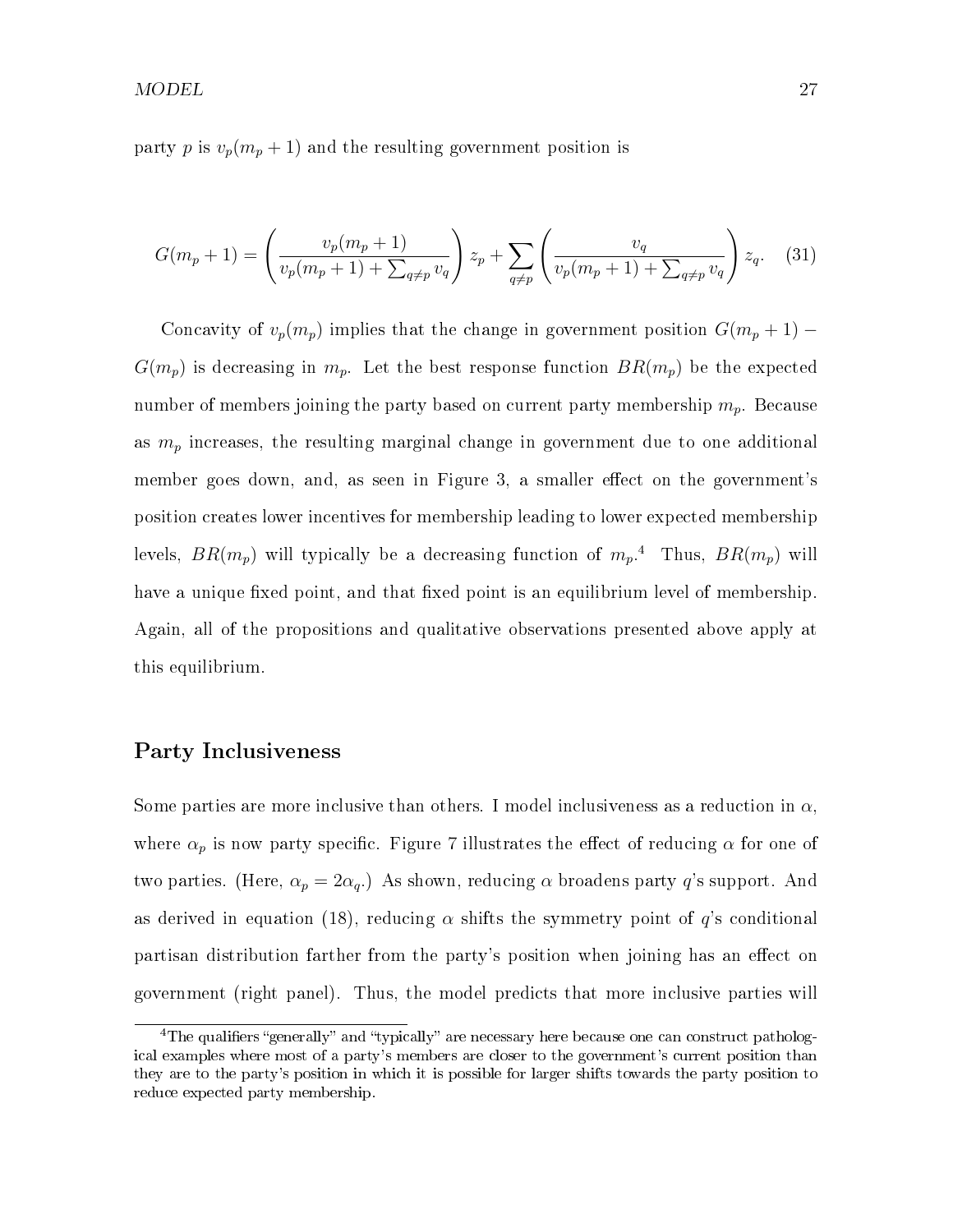

Figure 7: The conditional probability of joining party p (blue) or party q (red) given  $x_i$ . In the left panel, joining the party has no effect on the government position. In the right panel, joining the party moves the government .3 units towards the party position. Party p has  $\alpha_p = 1$ , while party q has  $\alpha_q = .5$ .

have a wider membership base that is centered away from the government.

While reducing  $\alpha$  increases a party's membership size, its effect on the make up of that membership could negatively impact the party. Suppose that members have the power to select candidates, vote on the party manifesto, or otherwise influence party policy. Then, having a more extreme membership base could lead a party to adopt a suboptimal position and lower its vote share (even as its membership increases).

Even in cases where members have little institutionalized influence, party members surely impact public perceptions of the party's location, even if outspoken members' views conflict with those of the party leadership. Lowering  $\alpha$  might increase a party's vote share through the increased mobilization that comes with increased membership, but it could also hurt a party at the poles by resulting in an ideological position (or perceived position) that is out of step with the electorate. Whether the benefits of increased turnout outweigh the potential costs of a shift in party position will depend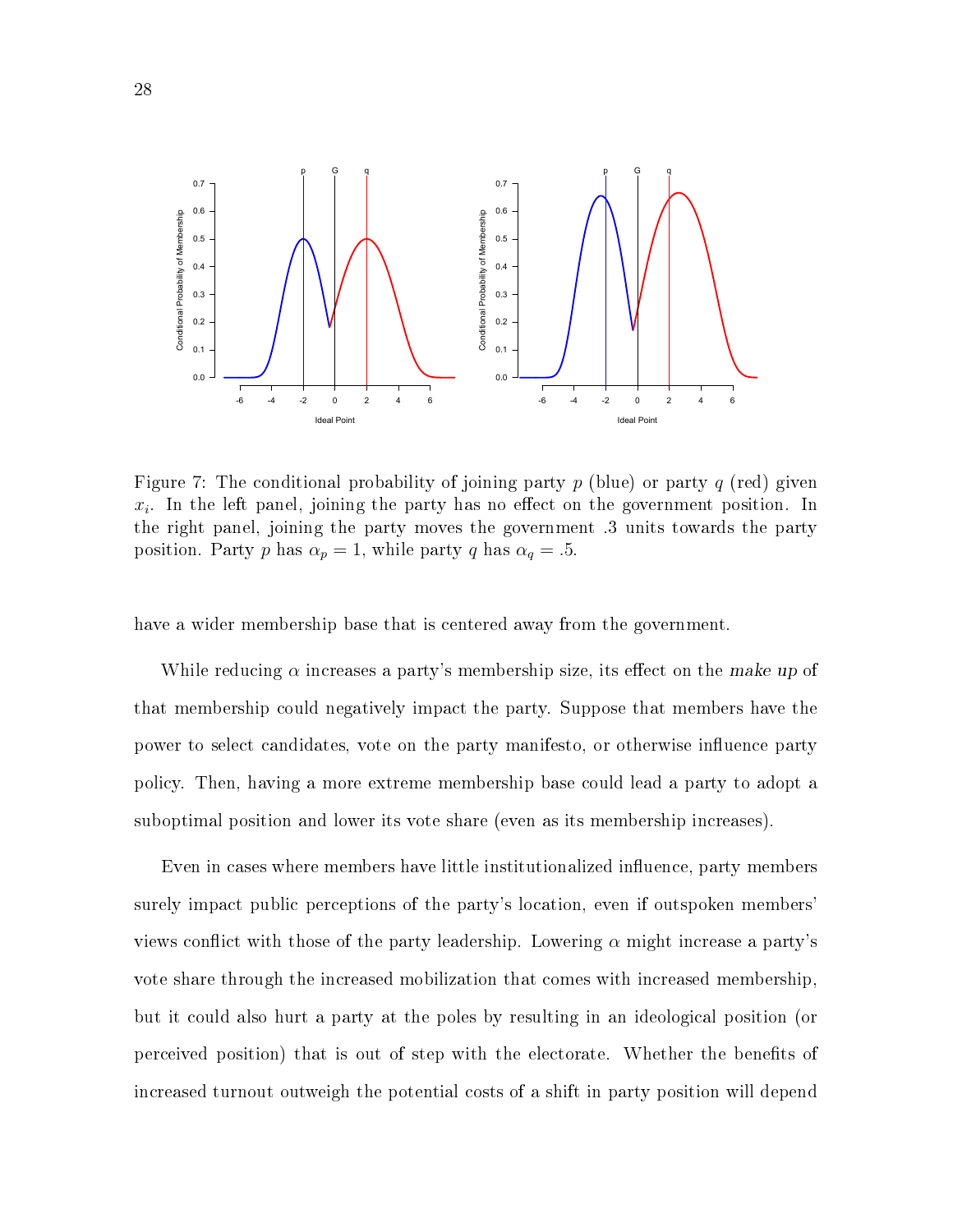on two factors: how membership translates to votes and the overall distribution of citizens' ideological locations. These tradeoffs are illustrated below.

To understand the feedback effect between members' and parties' positions, I simulate a sequence of affiliation decisions and party positioning adjustments. In each round, individuals choose which party to affiliate with (or to not affiliate at all), according to the model developed above. But now, each party responds to its membership by shifting its (perceived) position to the location of the median member.<sup>5</sup> Voters choose the party nearest their ideal point, and the government position is updated to the vote-share-weighted average of the party positions. The simulation then moves on to the next round; members affiliate, parties shift, voters vote, and so on. This series of updates can be thought of in two ways: first, as simulations of an actual sequence of elections; or, second, as a sequence of internal calculations about the downstream effects of an individual's actions (e.g. "If these people join the party, then the new party position would be here, then these people would vote, then the government would be here, so then these people would join the party, ...") In the latter interpretation, the steady state of the dynamic simulations is a Bayesian Nash equilibrium.

To illustrate the effect of moving to the equilibrium of this dynamic process, I first examine the result under the same parameters as Figure 3. Figure 8 shows the party and government locations, the conditional distribution of party members (left panel), and the distribution of voters (right panel) at the steady state when both parties have  $\alpha$  set to one. The initial party positions are  $z_p = -2$  and  $z_q = 2$ . Citizen ideal points are assumed to be distributed normally with mean zero and standard deviation five. At the steady state shown, both parties have diverged somewhat from their initial locations in response to their members;  $z_p = -3.9$  and  $z_q = 3.9$ . Both parties have

<sup>5</sup>McGann 2002 also explores the implications of a model in which party positions adapt to the position of their median member.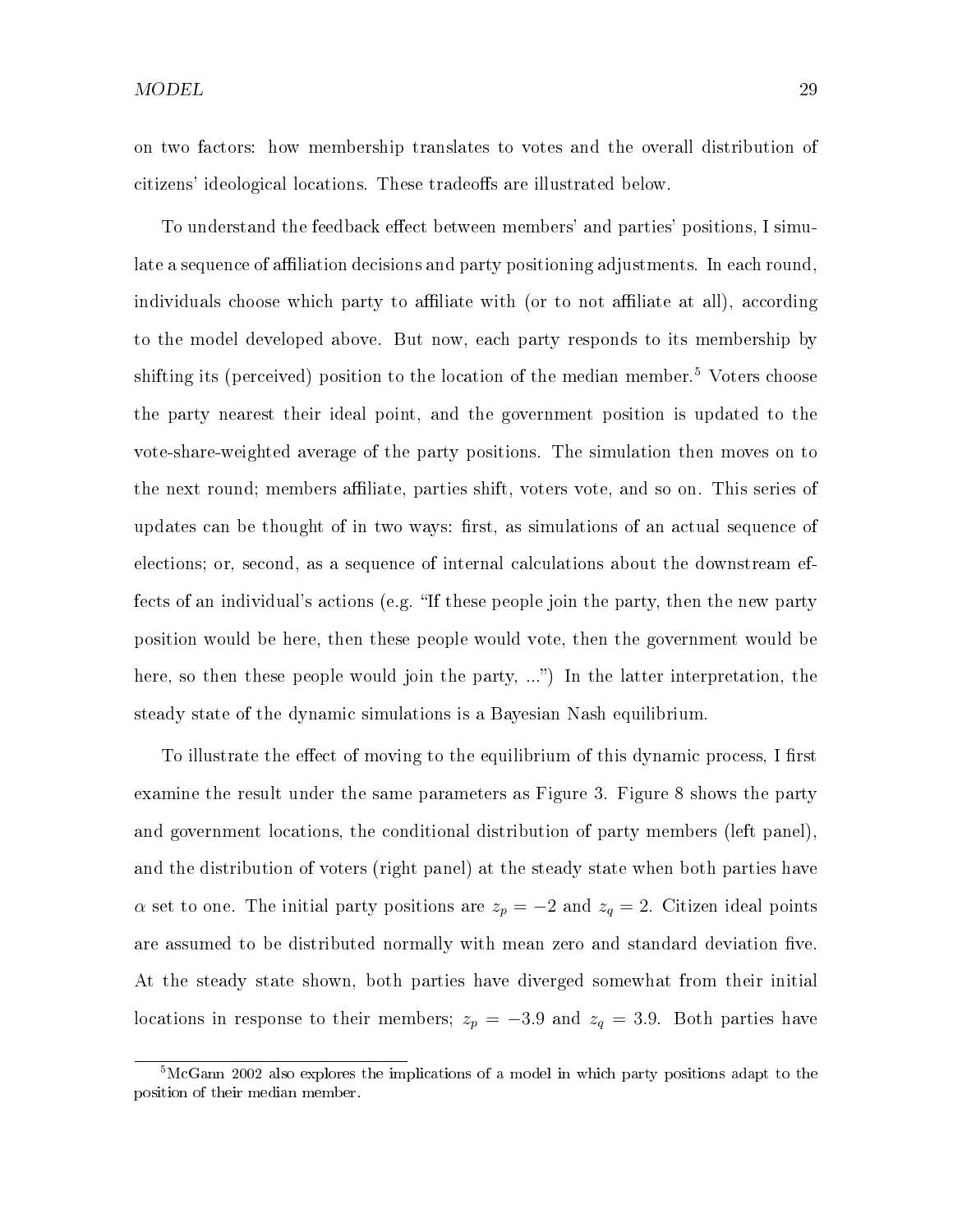

Figure 8: Left panel: The conditional probability of joining party  $p$  (blue) or party q (red) given  $x_i$  after 100 rounds of simulation (approximately steady-state). Right panel: The distribution of voters with voters for party  $p$  in blue and voters for party  $q$ in red.

roughly equal membership levels and equal votes shares.

Figure 9 illustrates the effect of differing levels of inclusion. Now, party  $p$  has  $\alpha_p = 3$ , so party members adhere closely to the party position. Party q has  $\alpha_q = .5$ , broadening its appeal. The result is that party  $q$  attracts more and more ideologically diverse members than party p. At equilibrium party q has nearly twice the membership of party p. But, this increased membership comes at a cost: party  $q$ 's members have pulled the party to a more extreme position resulting in a loss of vote share. At the steady state, party p is located at  $-3.1$  while party q is at 4.5. As a result, party p captures 54% of the vote when vote choice is determined solely by proximity. Of course, if membership also translates into votes, some or all of the votes  $q$  has lost due to poor positioning might be recovered through increased mobilization. Because party q has many more members than party  $p$ , if membership has a strong mobilizing effect, then party  $q$ 's inclusive strategy may be electorally advantageous despite its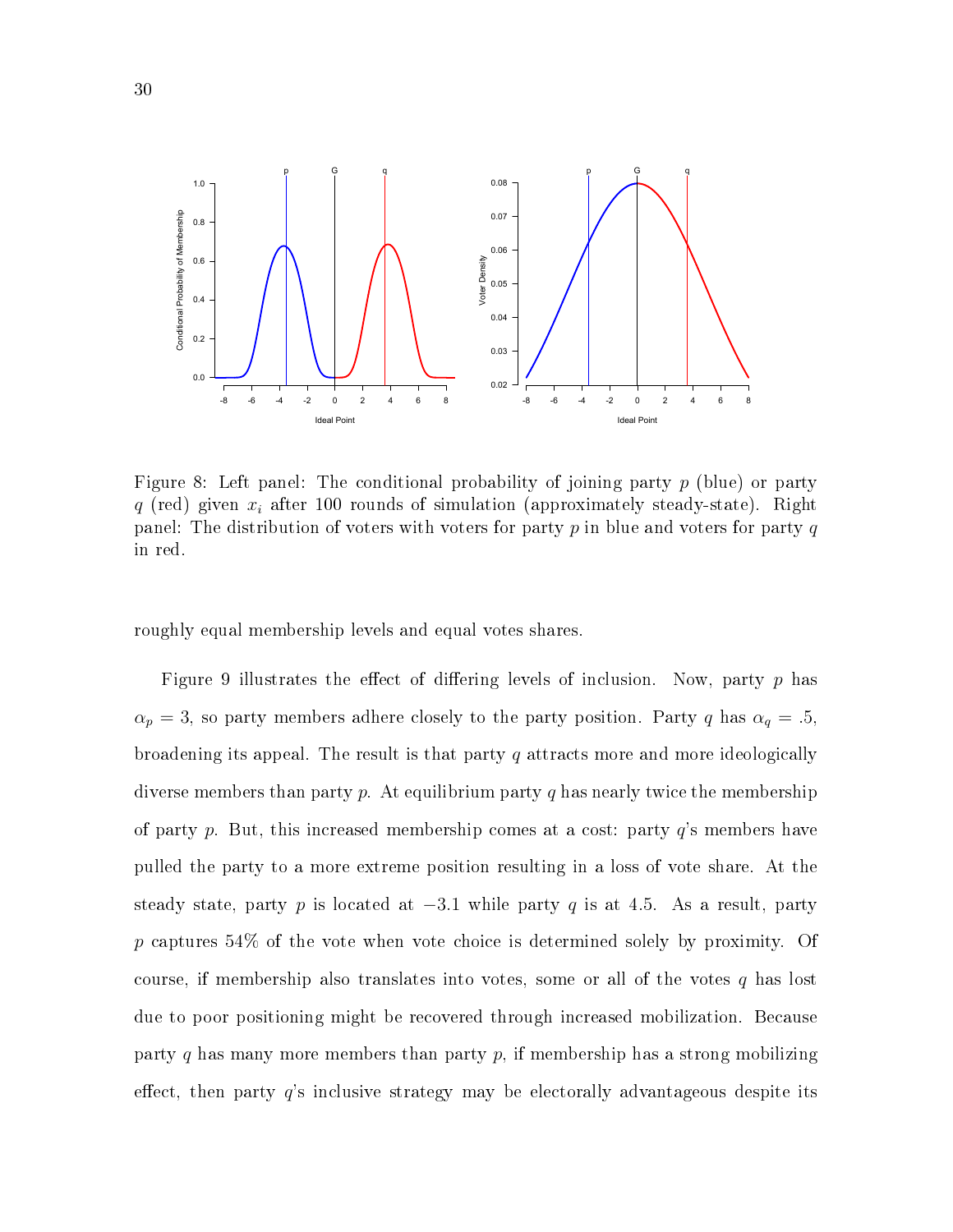

Figure 9: Left panel: The conditional probability of joining party  $p$  (blue) or party q (red) given  $x_i$  after 100 rounds of simulation (approximately steady-state). Right panel: The distribution of voters with voters for party  $p$  in blue and voters for party  $q$ in red. Party p has  $\alpha_p = 3$  and party q has  $\alpha_q = .5$ .

poor positioning.

## Conclusion

Previous research has characterized party members as cheerleaders, ideological activists, or simply regular voters. But the literature offers little explanation for variation among members in terms of their motivations for joining or behaviors once they become members. Some studies cite individual-level heterogeneity as one explanation. For example, supporters of leftist parties may tend to be more instrumentally motivated because grass-roots inclusiveness is part of their core beliefs about political organizations. This may be the case, but in order to fully understand party members  $-$  and their potential effect on party locations and electoral outcomes  $-$  it is important to identify party, as well as the individual, factors affecting membership. Members must be integrated into studies of party organization in order to full understand party